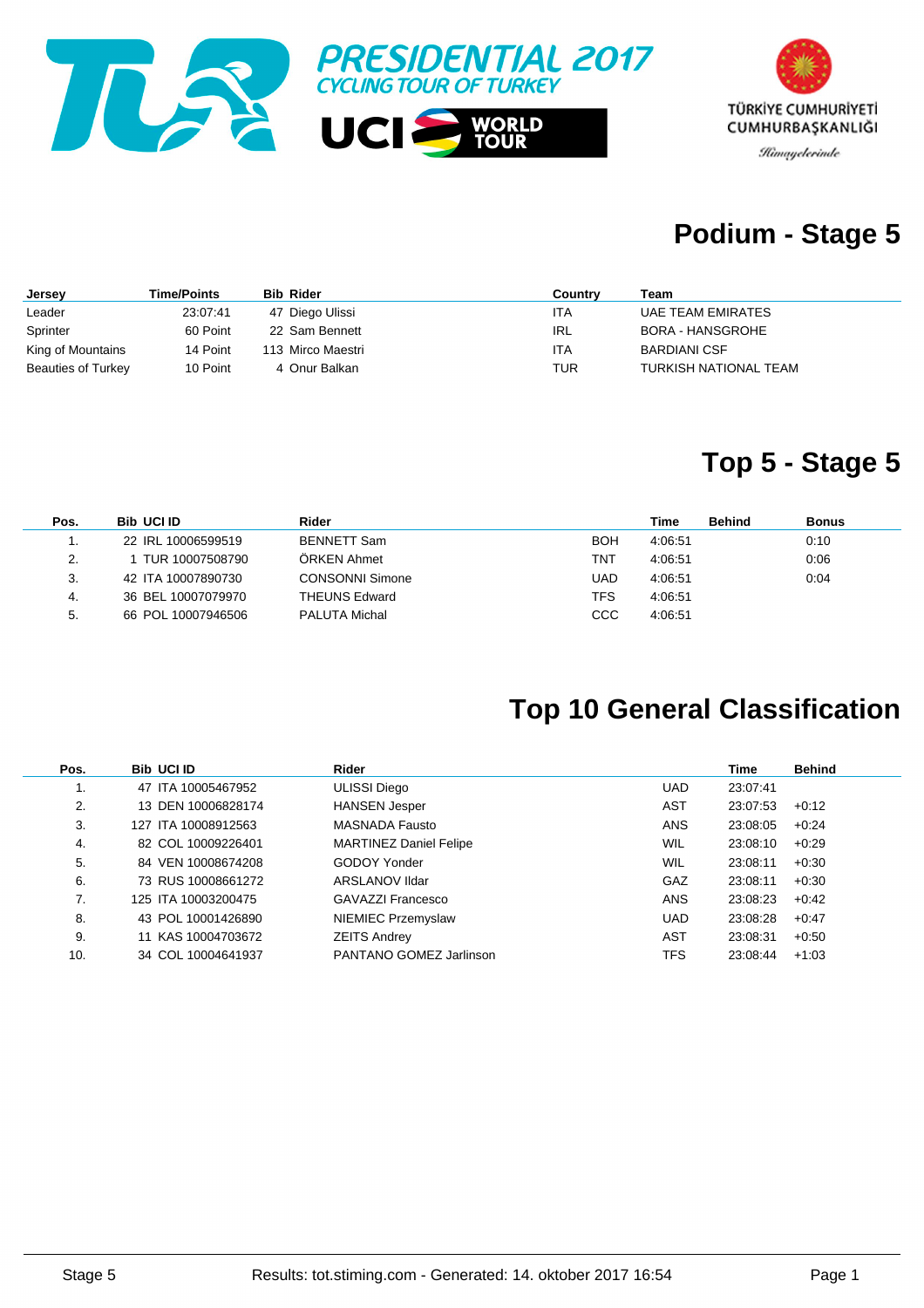

### **Stage 5 Selçuk - Izmir (Stage classification)**

| Pos. | <b>Bib UCI ID</b>   | Rider                         |            | Time    | <b>Behind</b> | Bonus   |
|------|---------------------|-------------------------------|------------|---------|---------------|---------|
| 1.   | 22 IRL 10006599519  | <b>BENNETT Sam</b>            | <b>BOH</b> | 4:06:51 |               | 0:10    |
| 2.   | 1 TUR 10007508790   | ÖRKEN Ahmet                   | TNT        | 4:06:51 |               | 0:06    |
| 3.   | 42 ITA 10007890730  | <b>CONSONNI Simone</b>        | <b>UAD</b> | 4:06:51 |               | 0:04    |
| 4.   | 36 BEL 10007079970  | <b>THEUNS Edward</b>          | <b>TFS</b> | 4:06:51 |               |         |
| 5.   | 66 POL 10007946506  | PALUTA Michal                 | CCC        | 4:06:51 |               |         |
| 6.   | 15 ITA 10009027852  | <b>MINALI Riccardo</b>        | AST        | 4:06:51 |               |         |
| 7.   | 38 NED 10003322939  | VAN POPPEL Boy                | <b>TFS</b> | 4:06:51 |               |         |
| 8.   | 121 ITA 10008661777 | <b>BALLERINI Davide</b>       | ANS        | 4:06:51 |               |         |
| 9.   | 125 ITA 10003200475 | <b>GAVAZZI Francesco</b>      | ANS        | 4:06:51 |               |         |
| 10.  | 103 BEL 10002416900 | <b>HABEAUX Gregory</b>        | <b>WVA</b> | 4:06:51 |               |         |
| 11.  | 53 ESP 10006737238  | <b>PRADES Eduard</b>          | <b>CJR</b> | 4:06:51 |               |         |
| 12.  | 94 ESP 10006489987  | SIMON CASULLERAS Jordi        | SOU        | 4:06:51 |               |         |
| 13.  | 71 RUS 10002832279  | TRUSOV Nikolay                | GAZ        | 4:06:51 |               |         |
| 14.  | 111 ITA 10009505475 | <b>ALBANESE Vincenzo</b>      | <b>BRD</b> | 4:06:51 |               |         |
| 15.  | 68 POL 10007951455  | STOSZ Patryk                  | CCC        | 4:06:51 |               |         |
| 16.  | 106 BEL 10007969643 | <b>STASSEN Julien</b>         | <b>WVA</b> | 4:06:51 |               |         |
| 17.  | 81 ITA 10003073062  | <b>BELLETTI Manuel</b>        | <b>WIL</b> | 4:06:51 |               |         |
| 18.  | 58 ESP 10006555867  | RUBIO Diego                   | <b>CJR</b> | 4:06:51 |               |         |
| 19.  | 47 ITA 10005467952  | ULISSI Diego                  | UAD        | 4:06:51 |               |         |
| 20.  | 67 POL 10002832077  | <b>TACIAK Mateusz</b>         | CCC        | 4:06:51 |               |         |
| 21.  | 84 VEN 10008674208  | GODOY Yonder                  | WIL        | 4:06:51 |               |         |
| 22.  | 27 LVA 10002879062  | <b>SARAMOTINS Aleksejs</b>    | <b>BOH</b> | 4:06:51 |               |         |
| 23.  | 73 RUS 10008661272  | ARSLANOV IIdar                | GAZ        | 4:06:51 |               |         |
| 24.  | 82 COL 10009226401  | <b>MARTINEZ Daniel Felipe</b> | <b>WIL</b> | 4:06:51 |               |         |
| 25.  | 74 RUS 10002652528  | <b>FIRSANOV Sergey</b>        | GAZ        | 4:06:51 |               |         |
| 26.  | 34 COL 10004641937  | PANTANO GOMEZ Jarlinson       | <b>TFS</b> | 4:06:51 |               |         |
| 27.  | 23 GER 10007583158  | <b>HERKLOTZ Silvio</b>        | <b>BOH</b> | 4:06:51 |               |         |
| 28.  | 105 FRA 10049906682 | <b>MASSON Christophe</b>      | <b>WVA</b> | 4:06:51 |               |         |
| 29.  | 54 ESP 10009191540  | MOLINA Antonio                | <b>CJR</b> | 4:06:51 |               |         |
| 30.  | 13 DEN 10006828174  | <b>HANSEN Jesper</b>          | AST        | 4:06:51 |               |         |
| 31.  | 11 KAS 10004703672  | ZEITS Andrey                  | AST        | 4:06:51 |               |         |
| 32.  | 127 ITA 10008912563 | <b>MASNADA Fausto</b>         | ANS        | 4:06:51 |               |         |
| 33.  | 41 COL 10006916080  | ATAMUPA HURTADO Jhon Darwin   | UAD        | 4:06:51 |               |         |
| 34.  | 43 POL 10001426890  | NIEMIEC Przemyslaw            | <b>UAD</b> | 4:06:51 |               |         |
| 35.  | 2 TUR 10005828165   | <b>BAKIRCI Nazim</b>          | TNT        | 4:06:51 |               |         |
| 36.  | 35 USA 10006570924  | <b>REIJNEN Kiel</b>           | <b>TFS</b> | 4:06:51 |               |         |
| 37.  | 55 USA 10006919417  | <b>BUTLER Christopher</b>     | <b>CJR</b> | 4:06:51 |               |         |
| 38.  | 64 POL 10007994194  | PLUCINSKI Leszek              | CCC        | 4:06:51 |               |         |
| 39.  | 76 RUS 10003270904  | ROVNY Ivan                    | GAZ        | 4:06:51 |               |         |
| 40.  | 75 RUS 10002302015  | <b>LAGUTIN Sergey</b>         | GAZ        | 4:06:51 |               | $-0.20$ |
| 41.  | 118 ITA 10005658114 | ZARDINI Edoardo               | <b>BRD</b> | 4:06:51 |               |         |
| 42.  | 57 ESP 10002526327  | <b>ARROYO David</b>           | <b>CJR</b> | 4:06:51 |               |         |
| 43.  | 85 HVI 10006887687  | KOSHEVOY Ilia                 | WIL        | 4:06:51 |               |         |
| 44.  | 63 POL 10009765254  | <b>BROZYNA Piotr</b>          | CCC        | 4:06:51 |               |         |
| 45.  | 117 ITA 10007527786 | <b>TONELLI Alessandro</b>     | <b>BRD</b> | 4:06:51 |               |         |
| 46.  | 32 JPN 10002523596  | <b>BEPPU Fumiyuki</b>         | <b>TFS</b> | 4:06:51 |               |         |
| 47.  | 51 ITA 10010991902  | CELANO Danilo                 | <b>CJR</b> | 4:07:04 | $+0:13$       |         |
| 48.  | 113 ITA 10006684896 | <b>MAESTRI Mirco</b>          | <b>BRD</b> | 4:07:04 | $+0:13$       |         |
| 49.  | 112 ITA 10006467860 | <b>BARBIN Enrico</b>          | <b>BRD</b> | 4:07:11 | $+0:20$       |         |
| 50.  | 6 TUR 10008683100   | <b>SAMLI Feritcan</b>         | <b>TNT</b> | 4:07:16 | $+0:25$       |         |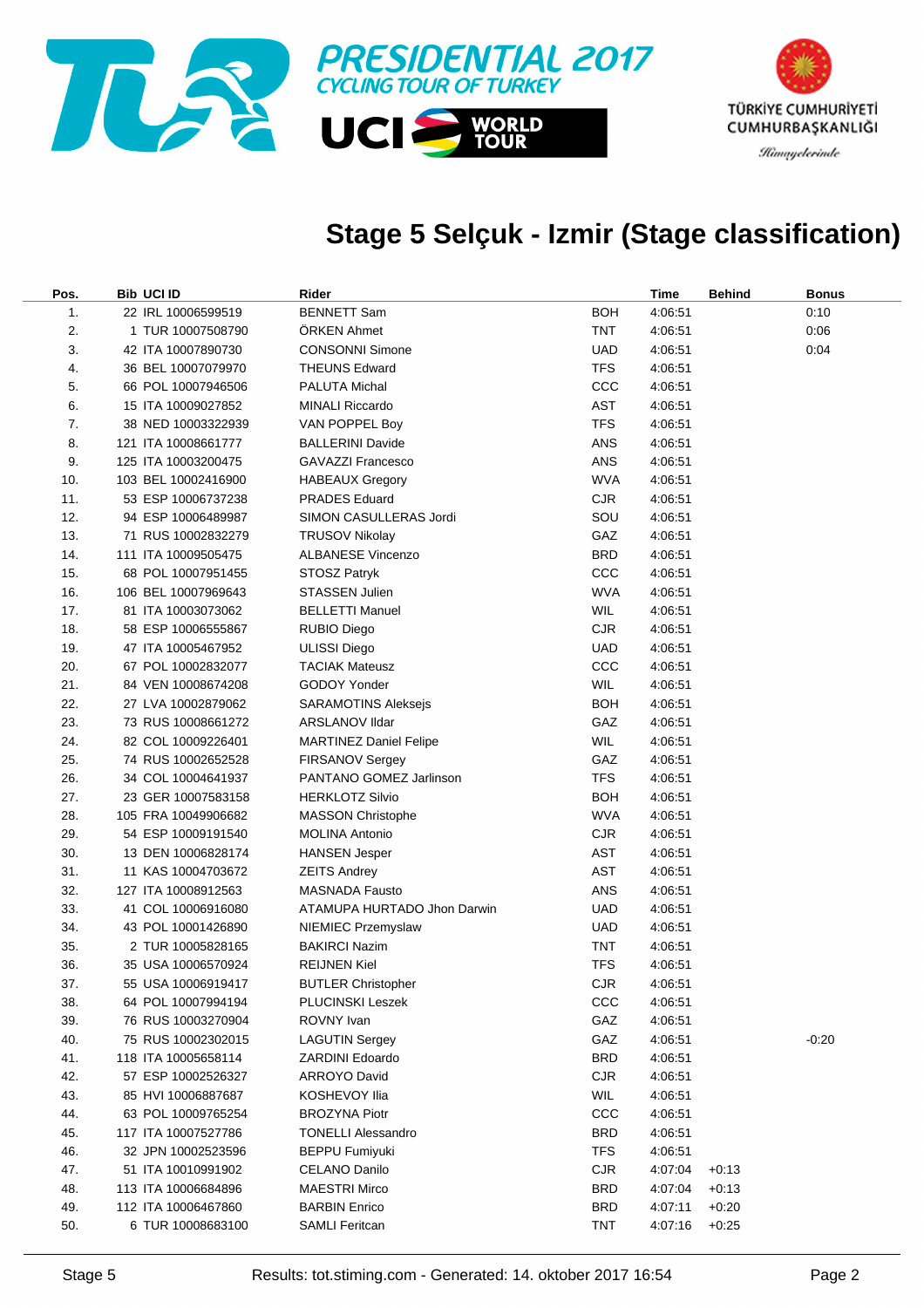



| 51.        | 86 ITA 10006903754  | BERTAZZO Liam                | <b>WIL</b> | 4:07:16 | $+0.25$  |      |
|------------|---------------------|------------------------------|------------|---------|----------|------|
| 52.        | 37 USA 10007897602  | <b>DANIEL Gregory</b>        | <b>TFS</b> | 4:07:21 | $+0.30$  |      |
| 53.        | 12 KAS 10004828459  | <b>GRUZDEV Dmitriy</b>       | AST        | 4:08:38 | $+1:47$  |      |
| 54.        | 45 NOR 10006535356  | <b>LAENGEN Vegard Stake</b>  | <b>UAD</b> | 4:08:38 | $+1:47$  |      |
| 55.        | 46 ITA 10009703620  | <b>RAVASI Edward</b>         | <b>UAD</b> | 4:09:41 | $+2:50$  |      |
| 56.        | 17 KAS 10007219309  | <b>BIZHIGITOV Zhandos</b>    | AST        | 4:11:05 | $+4:14$  |      |
| 57.        | 122 ITA 10004509268 | <b>BENFATTO Marco</b>        | ANS        | 4:14:36 | $+7.45$  |      |
| 58.        | 7 TUR 10060263252   | ÖZGÜR Batuhan                | <b>TNT</b> | 4:14:36 | $+7.45$  |      |
| 59.        | 16 KAS 10003264941  | <b>TLEUBAYEV Ruslan</b>      | <b>AST</b> | 4:14:36 | $+7:45$  |      |
| 60.        | 52 POR 10006878900  | <b>REIS Rafael</b>           | <b>CJR</b> | 4:14:36 | $+7:45$  |      |
| 61.        | 78 RUS 10002314947  | <b>BRUTT Pavel</b>           | GAZ        | 4:14:36 | $+7:45$  |      |
| 62.        | 93 BRA 10003232912  | NICACIO Pedro Autran         | SOU        | 4:17:01 | $+10:10$ |      |
| 63.        | 108 BEL 10008638539 | <b>ROBEET Ludovic</b>        | <b>WVA</b> | 4:17:15 | $+10.24$ |      |
| 64.        | 44 SVN 10004611726  | <b>KUMP Marko</b>            | UAD.       | 4:17:15 | $+10.24$ |      |
| 65.        | 115 ITA 10006904057 | <b>SIMION Paolo</b>          | <b>BRD</b> | 4:17:15 | $+10.24$ |      |
| 66.        | 98 BRA 10015763692  | SILVA Lincoln                | SOU        | 4:17:15 | $+10.24$ |      |
| 67.        | 5 TUR 10009712310   | <b>BALKAN Serkan</b>         | TNT        | 4:17:15 | $+10.24$ |      |
| 68.        | 114 ITA 10010084344 | <b>MARONESE Marco</b>        | <b>BRD</b> | 4:17:15 | $+10.24$ |      |
| 69.        | 124 ITA 10008672891 | <b>FRAPPORTI Mattia</b>      | ANS        | 4:17:15 | $+10.24$ |      |
| 70.        | 102 BEL 10009806074 | <b>DUQUENNOY Jimmy</b>       | <b>WVA</b> | 4:17:15 | $+10.24$ |      |
| 71.        | 65 POL 10008628637  | <b>MALECKI Kamil</b>         | CCC        | 4:17:15 | $+10.24$ |      |
| 72.        | 77 RUS 10005914758  | <b>BOEV</b> Igor             | GAZ        | 4:17:15 | $+10.24$ |      |
| 73.        | 116 ITA 10008696032 | <b>STERBINI Simone</b>       | <b>BRD</b> | 4:17:15 | $+10.24$ |      |
| 74.        | 104 BEL 10009365837 | <b>DERUETTE Thomas</b>       | <b>WVA</b> | 4:17:15 | $+10.24$ |      |
| 75.        | 8 TUR 10007593868   | <b>ATALAY Muhammet</b>       | TNT        | 4:17:15 | $+10.24$ |      |
| 76.        | 3 TUR 10009267524   | <b>AKDILEK Ahmet</b>         | TNT        | 4:17:15 | $+10.24$ |      |
| 77.        | 4 TUR 10009197301   | <b>BALKAN Onur</b>           | <b>TNT</b> | 4:17:15 | $+10.24$ |      |
| 78.        | 88 ITA 10006003876  | <b>CECCHIN Alberto</b>       | <b>WIL</b> | 4:17:15 | $+10.24$ |      |
| 79.        | 126 ITA 10008198201 | SPREAFICO Matteo             | ANS        | 4:17:15 | $+10.24$ | 0:03 |
| 80.        | 87 ITA 10008897409  | <b>TURRIN Alex</b>           | <b>WIL</b> | 4:17:15 | $+10.24$ |      |
| 81.        | 62 GER 10008032287  | <b>KOCH Jonas</b>            | CCC        | 4:17:15 | $+10.24$ |      |
| 82.        | 107 SUI 10007803127 | <b>SPENGLER Lukas</b>        | <b>WVA</b> | 4:17:15 | $+10.24$ | 0:02 |
| 83.        | 26 ITA 10005390352  | PELUCCHI Matteo              | BOH        | 4:17:15 | $+10.24$ |      |
| 84.        | 61 CZE 10007503134  | <b>SISR Frantisek</b>        | CCC        | 4:17:15 | $+10.24$ |      |
| 85.        | 128 ITA 10009392412 | <b>VENDRAME Andrea</b>       | ANS        | 4:17:15 | $+10.24$ |      |
| 86.        | 33 ITA 10004739442  | <b>COLEDAN Marco</b>         | TFS        | 4:17:21 | $+10:30$ |      |
| 87.        | 18 KAS 10010041100  | <b>STALNOV Nikita</b>        | <b>AST</b> | 4:17:21 | $+10:30$ |      |
| 88.        | 48 ITA 10007585077  | <b>ZURLO Federico</b>        | <b>UAD</b> | 4:17:21 | $+10:30$ |      |
| 89.        | 21 NZL 10005506651  | <b>ARCHBOLD Shane</b>        | <b>BOH</b> | 4:17:41 | $+10:50$ | 0:01 |
| 90.        | 92 BRA 10005671450  | SANTOS CARDOSO Flavio        | SOU        | 4:24:52 | $+18:01$ |      |
| 91.        | 91 BRA 10006885364  | <b>FERRAZ AFFONSO Murilo</b> | SOU        | 4:24:53 | $+18:02$ |      |
| 92.        | 24 CZE 10003272217  | <b>KÖNIG Leopold</b>         | BOH        | 4:24:53 | $+18:02$ |      |
| 93.        | 28 GER 10006670954  | SCHWARZMANN Michael          | BOH        | 4:24:53 | $+18:02$ |      |
| 94.        | 97 BRA 10003233417  | <b>SILVA Roberto</b>         | SOU        | 4:24:53 | $+18:02$ |      |
| 95.        | 83 COL 10010984020  | <b>FLOREZ Miguel</b>         | <b>WIL</b> | 4:36:56 | $+30:05$ |      |
| 96.        | 31 ITA 10006114620  | <b>ALAFACI Eugenio</b>       | <b>TFS</b> | 4:38:20 | $+31:29$ |      |
| DNS        | 25 AUT 10007631557  | MÜHLBERGER Gregor            | BOH        |         |          |      |
| DNF        | 95 BRA 10015145017  | PIRES Raphael                | SOU        |         |          |      |
| <b>DNF</b> | 96 BRA 10023467415  | RANGHETTI Victor             | SOU        |         |          |      |

**WORLD<br>TOUR**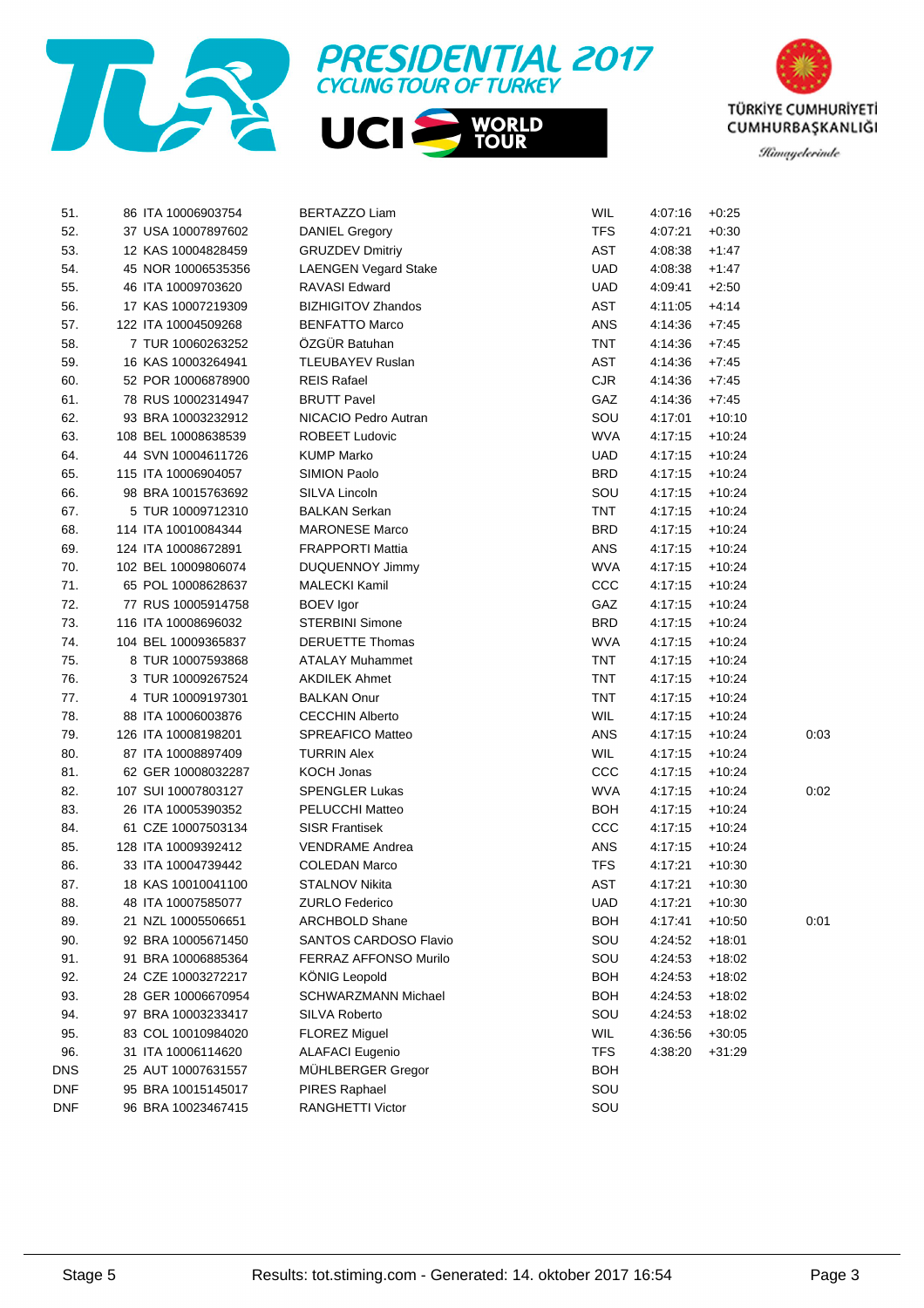



### **General classification**

| Pos. | <b>Bib UCI ID</b>   | Rider                         |            | Time     | <b>Behind</b> |
|------|---------------------|-------------------------------|------------|----------|---------------|
| 1.   | 47 ITA 10005467952  | <b>ULISSI Diego</b>           | <b>UAD</b> | 23:07:41 |               |
| 2.   | 13 DEN 10006828174  | <b>HANSEN Jesper</b>          | <b>AST</b> | 23:07:53 | $+0:12$       |
| 3.   | 127 ITA 10008912563 | <b>MASNADA Fausto</b>         | <b>ANS</b> | 23:08:05 | $+0.24$       |
| 4.   | 82 COL 10009226401  | <b>MARTINEZ Daniel Felipe</b> | <b>WIL</b> | 23:08:10 | $+0.29$       |
| 5.   | 84 VEN 10008674208  | GODOY Yonder                  | <b>WIL</b> | 23:08:11 | $+0:30$       |
| 6.   | 73 RUS 10008661272  | ARSLANOV Ildar                | GAZ        | 23:08:11 | $+0:30$       |
| 7.   | 125 ITA 10003200475 | <b>GAVAZZI Francesco</b>      | ANS        | 23:08:23 | $+0.42$       |
| 8.   | 43 POL 10001426890  | NIEMIEC Przemyslaw            | <b>UAD</b> | 23:08:28 | $+0.47$       |
| 9.   | 11 KAS 10004703672  | <b>ZEITS Andrey</b>           | AST        | 23:08:31 | $+0.50$       |
| 10.  | 34 COL 10004641937  | PANTANO GOMEZ Jarlinson       | <b>TFS</b> | 23:08:44 | $+1:03$       |
| 11.  | 53 ESP 10006737238  | <b>PRADES Eduard</b>          | <b>CJR</b> | 23:08:55 | $+1:14$       |
| 12.  | 85 HVI 10006887687  | <b>KOSHEVOY Ilia</b>          | <b>WIL</b> | 23:08:55 | $+1:14$       |
| 13.  | 94 ESP 10006489987  | SIMON CASULLERAS Jordi        | SOU        | 23:08:57 | $+1:16$       |
| 14.  | 58 ESP 10006555867  | <b>RUBIO Diego</b>            | <b>CJR</b> | 23:08:57 | $+1:16$       |
| 15.  | 54 ESP 10009191540  | <b>MOLINA Antonio</b>         | <b>CJR</b> | 23:09:06 | $+1:25$       |
| 16.  | 36 BEL 10007079970  | <b>THEUNS Edward</b>          | <b>TFS</b> | 23:09:08 | $+1:27$       |
| 17.  | 41 COL 10006916080  | ATAMUPA HURTADO Jhon Darwin   | <b>UAD</b> | 23:09:08 | $+1:27$       |
| 18.  | 118 ITA 10005658114 | <b>ZARDINI Edoardo</b>        | <b>BRD</b> | 23:09:11 | $+1:30$       |
| 19.  | 55 USA 10006919417  | <b>BUTLER Christopher</b>     | <b>CJR</b> | 23:09:16 | $+1:35$       |
| 20.  | 67 POL 10002832077  | <b>TACIAK Mateusz</b>         | CCC        | 23:09:18 | $+1:37$       |
| 21.  | 23 GER 10007583158  | <b>HERKLOTZ Silvio</b>        | <b>BOH</b> | 23:09:26 | $+1:45$       |
| 22.  | 75 RUS 10002302015  | <b>LAGUTIN Sergey</b>         | GAZ        | 23:09:47 | $+2:06$       |
| 23.  | 35 USA 10006570924  | <b>REIJNEN Kiel</b>           | <b>TFS</b> | 23:09:48 | $+2:07$       |
| 24.  | 74 RUS 10002652528  | FIRSANOV Sergey               | GAZ        | 23:09:52 | $+2:11$       |
| 25.  | 1 TUR 10007508790   | <b>ORKEN Ahmet</b>            | <b>TNT</b> | 23:09:59 | $+2:18$       |
| 26.  | 63 POL 10009765254  | <b>BROZYNA Piotr</b>          | CCC        | 23:10:09 | $+2:28$       |
| 27.  | 64 POL 10007994194  | <b>PLUCINSKI Leszek</b>       | CCC        | 23:10:20 | $+2:39$       |
| 28.  | 112 ITA 10006467860 | <b>BARBIN Enrico</b>          | <b>BRD</b> | 23:10:40 | $+2:59$       |
| 29.  | 32 JPN 10002523596  | <b>BEPPU Fumiyuki</b>         | <b>TFS</b> | 23:10:56 | $+3:15$       |
| 30.  | 27 LVA 10002879062  | <b>SARAMOTINS Aleksejs</b>    | <b>BOH</b> | 23:11:12 | $+3.31$       |
| 31.  | 2 TUR 10005828165   | <b>BAKIRCI Nazim</b>          | <b>TNT</b> | 23:11:16 | $+3:35$       |
| 32.  | 66 POL 10007946506  | <b>PALUTA Michal</b>          | CCC        | 23:11:38 | $+3.57$       |
| 33.  | 57 ESP 10002526327  | <b>ARROYO David</b>           | <b>CJR</b> | 23:12:09 | $+4.28$       |
| 34.  | 111 ITA 10009505475 | <b>ALBANESE Vincenzo</b>      | <b>BRD</b> | 23:12:10 | $+4.29$       |
| 35.  | 105 FRA 10049906682 | <b>MASSON Christophe</b>      | <b>WVA</b> | 23:12:15 | $+4:34$       |
| 36.  | 117 ITA 10007527786 | <b>TONELLI Alessandro</b>     | <b>BRD</b> | 23:13:06 | $+5:25$       |
| 37.  | 113 ITA 10006684896 | <b>MAESTRI Mirco</b>          | <b>BRD</b> | 23:13:16 | $+5:35$       |
| 38.  | 46 ITA 10009703620  | RAVASI Edward                 | <b>UAD</b> | 23:13:36 | $+5:55$       |
| 39.  | 17 KAS 10007219309  | <b>BIZHIGITOV Zhandos</b>     | AST        | 23:14:23 | $+6:42$       |
| 40.  | 106 BEL 10007969643 | <b>STASSEN Julien</b>         | <b>WVA</b> | 23:14:47 | $+7:06$       |
| 41.  | 103 BEL 10002416900 | <b>HABEAUX Gregory</b>        | <b>WVA</b> | 23:17:08 | $+9:27$       |
| 42.  | 37 USA 10007897602  | <b>DANIEL Gregory</b>         | TFS        | 23:17:10 | $+9:29$       |
| 43.  | 78 RUS 10002314947  | <b>BRUTT Pavel</b>            | GAZ        | 23:18:25 | $+10:44$      |
| 44.  | 12 KAS 10004828459  | <b>GRUZDEV Dmitriy</b>        | AST        | 23:19:13 | $+11:32$      |
| 45.  | 68 POL 10007951455  | STOSZ Patryk                  | CCC        | 23:19:43 | $+12:02$      |
| 46.  | 81 ITA 10003073062  | <b>BELLETTI Manuel</b>        | WIL        | 23:19:47 | $+12:06$      |
| 47.  | 38 NED 10003322939  | VAN POPPEL Boy                | <b>TFS</b> | 23:19:49 | $+12:08$      |
| 48.  | 71 RUS 10002832279  | <b>TRUSOV Nikolay</b>         | GAZ        | 23:20:10 | $+12:29$      |
| 49.  | 121 ITA 10008661777 | <b>BALLERINI Davide</b>       | ANS        | 23:20:17 | $+12:36$      |
| 50.  | 15 ITA 10009027852  | <b>MINALI Riccardo</b>        | AST        | 23:20:31 | $+12:50$      |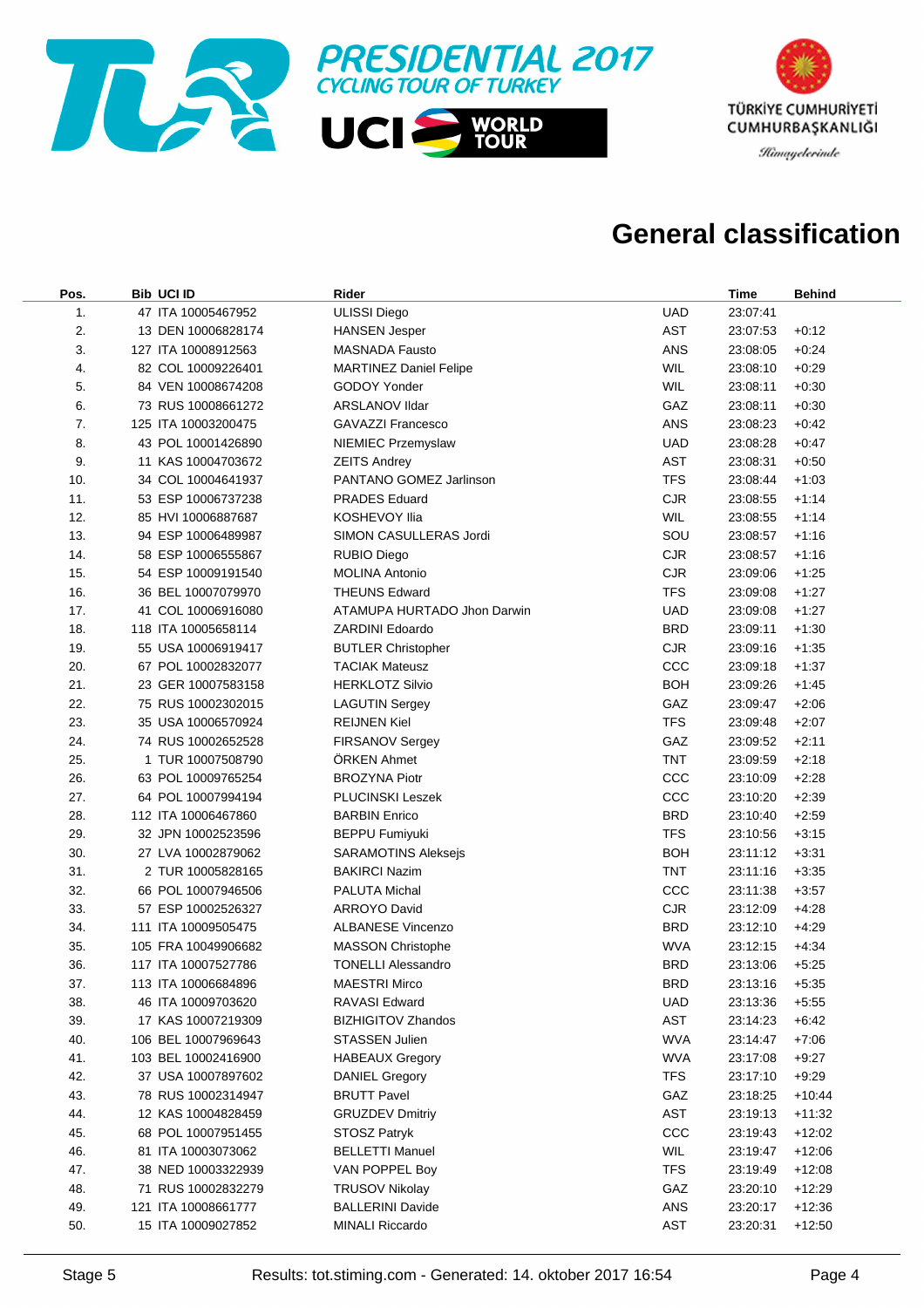





| 51. | 52 POR 10006878900  | <b>REIS Rafael</b>          | <b>CJR</b> | 23:21:24 | $+13:43$ |
|-----|---------------------|-----------------------------|------------|----------|----------|
| 52. | 22 IRL 10006599519  | <b>BENNETT Sam</b>          | <b>BOH</b> | 23:22:11 | $+14:30$ |
| 53. | 5 TUR 10009712310   | <b>BALKAN Serkan</b>        | TNT        | 23:22:18 | +14:37   |
| 54. | 128 ITA 10009392412 | <b>VENDRAME Andrea</b>      | ANS        | 23:22:28 | $+14:47$ |
| 55. | 116 ITA 10008696032 | <b>STERBINI Simone</b>      | <b>BRD</b> | 23:22:46 | $+15:05$ |
| 56. | 51 ITA 10010991902  | CELANO Danilo               | <b>CJR</b> | 23:22:55 | $+15:14$ |
| 57. | 42 ITA 10007890730  | <b>CONSONNI Simone</b>      | <b>UAD</b> | 23:23:21 | $+15:40$ |
| 58. | 107 SUI 10007803127 | <b>SPENGLER Lukas</b>       | <b>WVA</b> | 23:24:14 | $+16:33$ |
| 59. | 3 TUR 10009267524   | <b>AKDILEK Ahmet</b>        | TNT        | 23:24:44 | $+17:03$ |
| 60. | 86 ITA 10006903754  | <b>BERTAZZO Liam</b>        | <b>WIL</b> | 23:25:09 | $+17.28$ |
| 61. | 45 NOR 10006535356  | <b>LAENGEN Vegard Stake</b> | <b>UAD</b> | 23:25:12 | $+17:31$ |
| 62. | 62 GER 10008032287  | KOCH Jonas                  | CCC        | 23:27:47 | $+20:06$ |
| 63. | 61 CZE 10007503134  | <b>SISR Frantisek</b>       | CCC        | 23:28:24 | $+20:43$ |
| 64. | 4 TUR 10009197301   | <b>BALKAN Onur</b>          | TNT        | 23:29:07 | $+21:26$ |
| 65. | 124 ITA 10008672891 | <b>FRAPPORTI Mattia</b>     | ANS        | 23:30:05 | $+22:24$ |
| 66. | 104 BEL 10009365837 | <b>DERUETTE Thomas</b>      | <b>WVA</b> | 23:30:07 | $+22:26$ |
| 67. | 18 KAS 10010041100  | <b>STALNOV Nikita</b>       | AST        | 23:30:16 | $+22:35$ |
| 68. | 6 TUR 10008683100   | <b>SAMLI Feritcan</b>       | TNT        | 23:30:40 | $+22:59$ |
| 69. | 77 RUS 10005914758  | <b>BOEV</b> Igor            | GAZ        | 23:31:10 | $+23.29$ |
| 70. | 115 ITA 10006904057 | SIMION Paolo                | <b>BRD</b> | 23:31:36 | $+23:55$ |
| 71. | 126 ITA 10008198201 | SPREAFICO Matteo            | ANS        | 23:32:01 | $+24.20$ |
| 72. | 92 BRA 10005671450  | SANTOS CARDOSO Flavio       | SOU        | 23:32:35 | $+24:54$ |
| 73. | 44 SVN 10004611726  | <b>KUMP Marko</b>           | <b>UAD</b> | 23:32:49 | $+25:08$ |
| 74. | 65 POL 10008628637  | <b>MALECKI Kamil</b>        | CCC        | 23:33:14 | $+25:33$ |
| 75. | 91 BRA 10006885364  | FERRAZ AFFONSO Murilo       | SOU        | 23:33:25 | $+25:44$ |
| 76. | 76 RUS 10003270904  | ROVNY Ivan                  | GAZ        | 23:33:26 | $+25:45$ |
| 77. | 48 ITA 10007585077  | <b>ZURLO Federico</b>       | <b>UAD</b> | 23:33:31 | $+25:50$ |
| 78. | 8 TUR 10007593868   | <b>ATALAY Muhammet</b>      | <b>TNT</b> | 23:33:53 | $+26:12$ |
| 79. | 21 NZL 10005506651  | <b>ARCHBOLD Shane</b>       | <b>BOH</b> | 23:33:58 | $+26:17$ |
| 80. | 114 ITA 10010084344 | <b>MARONESE Marco</b>       | <b>BRD</b> | 23:34:14 | $+26:33$ |
| 81. | 16 KAS 10003264941  | TLEUBAYEV Ruslan            | <b>AST</b> | 23:35:06 | $+27:25$ |
| 82. | 102 BEL 10009806074 | DUQUENNOY Jimmy             | <b>WVA</b> | 23:36:03 | $+28:22$ |
| 83. | 122 ITA 10004509268 | <b>BENFATTO Marco</b>       | ANS        | 23:37:34 | $+29:53$ |
| 84. | 7 TUR 10060263252   | ÖZGÜR Batuhan               | <b>TNT</b> | 23:37:42 | $+30:01$ |
| 85. | 33 ITA 10004739442  | <b>COLEDAN Marco</b>        | <b>TFS</b> | 23:38:14 | $+30.33$ |
| 86. | 88 ITA 10006003876  | <b>CECCHIN Alberto</b>      | <b>WIL</b> | 23:39:10 | $+31:29$ |
| 87. | 83 COL 10010984020  | <b>FLOREZ Miguel</b>        | <b>WIL</b> | 23:39:34 | $+31:53$ |
| 88. | 87 ITA 10008897409  | <b>TURRIN Alex</b>          | WIL        | 23:39:43 | $+32:02$ |
| 89. | 24 CZE 10003272217  | <b>KÖNIG Leopold</b>        | <b>BOH</b> | 23:39:59 | $+32:18$ |
| 90. | 108 BEL 10008638539 | <b>ROBEET Ludovic</b>       | <b>WVA</b> | 23:40:19 | $+32:38$ |
| 91. | 26 ITA 10005390352  | PELUCCHI Matteo             | <b>BOH</b> | 23:40:21 | $+32:40$ |
| 92. | 98 BRA 10015763692  | SILVA Lincoln               | SOU        | 23:40:27 | $+32:46$ |
| 93. | 93 BRA 10003232912  | NICACIO Pedro Autran        | SOU        | 23:40:56 | $+33:15$ |
| 94. | 97 BRA 10003233417  | <b>SILVA Roberto</b>        | SOU        | 23:48:04 | $+40:23$ |
| 95. | 28 GER 10006670954  | SCHWARZMANN Michael         | <b>BOH</b> | 23:53:20 | $+45:39$ |
| 96. | 31 ITA 10006114620  | <b>ALAFACI Eugenio</b>      | <b>TFS</b> | 24:06:40 | $+58:59$ |
|     |                     |                             |            |          |          |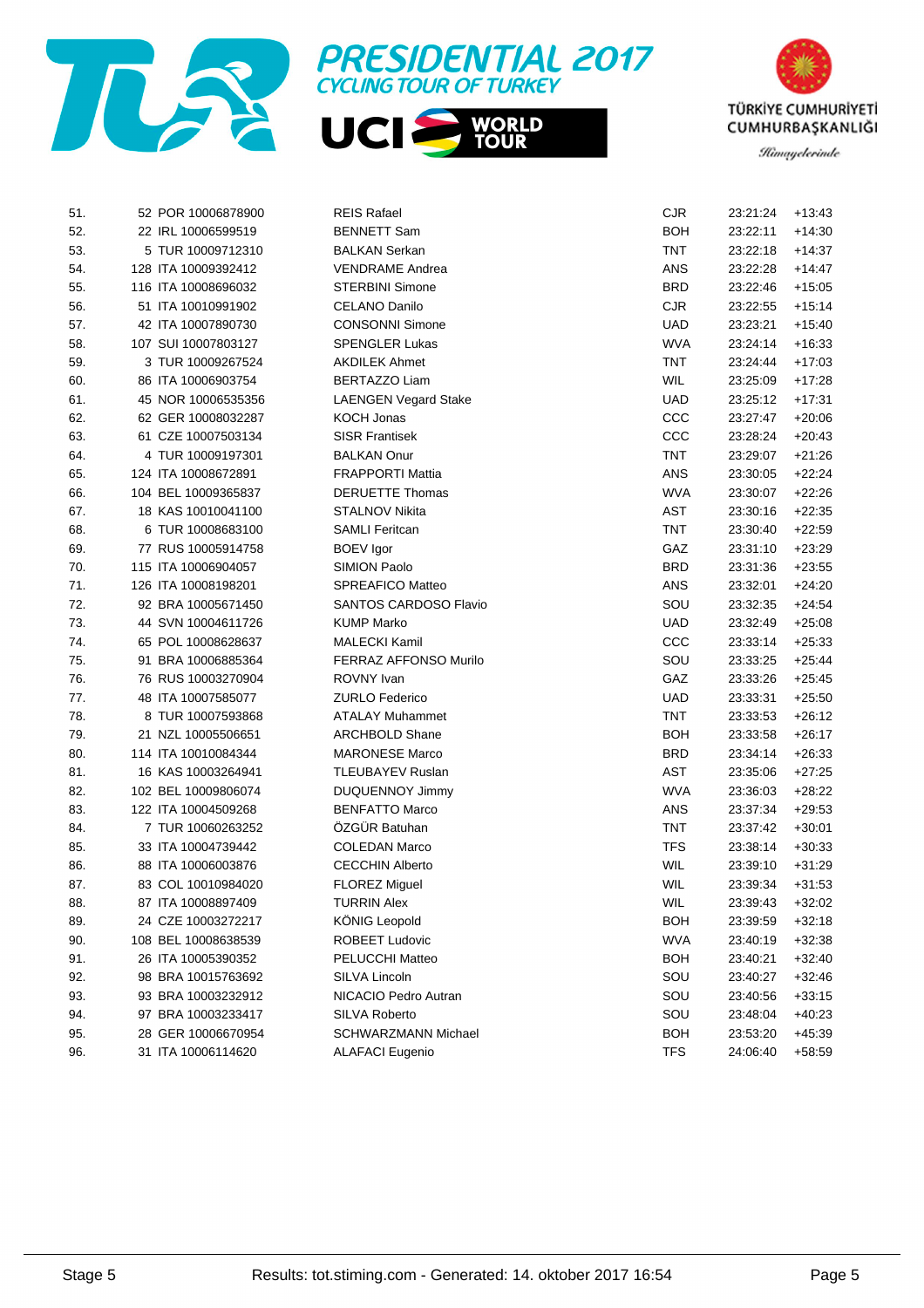



# **Sprint 1**

| Pos.                      | <b>Bib UCI ID</b>   | Rider                 | <b>Points</b> |
|---------------------------|---------------------|-----------------------|---------------|
|                           | 126 ITA 10008198201 | SPREAFICO Matteo      | ANS           |
| $\mathcal{D}$<br><u>.</u> | 107 SUI 10007803127 | <b>SPENGLER Lukas</b> | <b>WVA</b>    |
| 3.                        | 21 NZL 10005506651  | ARCHBOLD Shane        | <b>BOH</b>    |

# **Sprint finish line**

| Pos. | <b>Bib UCI ID</b>   | Rider                    |            | <b>Points</b> |
|------|---------------------|--------------------------|------------|---------------|
| 1.   | 22 IRL 10006599519  | <b>BENNETT Sam</b>       | <b>BOH</b> | 15            |
| 2.   | 1 TUR 10007508790   | ÖRKEN Ahmet              | TNT        | 14            |
| 3.   | 42 ITA 10007890730  | <b>CONSONNI Simone</b>   | <b>UAD</b> | 13            |
| 4.   | 36 BEL 10007079970  | <b>THEUNS Edward</b>     | <b>TFS</b> | 12            |
| 5.   | 66 POL 10007946506  | <b>PALUTA Michal</b>     | CCC        | 11            |
| 6.   | 15 ITA 10009027852  | <b>MINALI Riccardo</b>   | <b>AST</b> | 10            |
| 7.   | 38 NED 10003322939  | VAN POPPEL Boy           | <b>TFS</b> | 9             |
| 8.   | 121 ITA 10008661777 | <b>BALLERINI Davide</b>  | <b>ANS</b> | 8             |
| 9.   | 125 ITA 10003200475 | <b>GAVAZZI Francesco</b> | <b>ANS</b> |               |
| 10.  | 103 BEL 10002416900 | <b>HABEAUX Gregory</b>   | <b>WVA</b> | 6             |
| 11.  | 53 ESP 10006737238  | <b>PRADES</b> Eduard     | CJR.       | 5             |
| 12.  | 94 ESP 10006489987  | SIMON CASULLERAS Jordi   | SOU        | 4             |
| 13.  | 71 RUS 10002832279  | <b>TRUSOV Nikolay</b>    | <b>GAZ</b> | 3             |
| 14.  | 111 ITA 10009505475 | <b>ALBANESE Vincenzo</b> | <b>BRD</b> | 2             |
| 15.  | 68 POL 10007951455  | STOSZ Patryk             | CCC        |               |

# **Sprinter competition (general classification)**

| Pos. | <b>Bib UCI ID</b>   | Rider                         |            | <b>Points</b> |
|------|---------------------|-------------------------------|------------|---------------|
| 1.   | 22 IRL 10006599519  | <b>BENNETT Sam</b>            | <b>BOH</b> | 60            |
| 2.   | 36 BEL 10007079970  | <b>THEUNS Edward</b>          | <b>TFS</b> | 53            |
| 3.   | 42 ITA 10007890730  | <b>CONSONNI Simone</b>        | <b>UAD</b> | 46            |
| 4.   | 15 ITA 10009027852  | <b>MINALI Riccardo</b>        | <b>AST</b> | 33            |
| 5.   | 125 ITA 10003200475 | GAVAZZI Francesco             | <b>ANS</b> | 31            |
| 6.   | 1 TUR 10007508790   | ÖRKEN Ahmet                   | <b>TNT</b> | 28            |
| 7.   | 81 ITA 10003073062  | <b>BELLETTI Manuel</b>        | <b>WIL</b> | 28            |
| 8.   | 122 ITA 10004509268 | <b>BENFATTO Marco</b>         | <b>ANS</b> | 26            |
| 9.   | 47 ITA 10005467952  | <b>ULISSI Diego</b>           | <b>UAD</b> | 23            |
| 10.  | 121 ITA 10008661777 | <b>BALLERINI Davide</b>       | <b>ANS</b> | 22            |
| 11.  | 53 ESP 10006737238  | <b>PRADES Eduard</b>          | CJR.       | 22            |
| 12.  | 111 ITA 10009505475 | <b>ALBANESE Vincenzo</b>      | <b>BRD</b> | 16            |
| 13.  | 62 GER 10008032287  | <b>KOCH Jonas</b>             | <b>CCC</b> | 15            |
| 14.  | 13 DEN 10006828174  | <b>HANSEN Jesper</b>          | AST        | 14            |
| 15.  | 94 ESP 10006489987  | SIMON CASULLERAS Jordi        | SOU        | 14            |
| 16.  | 82 COL 10009226401  | <b>MARTINEZ Daniel Felipe</b> | <b>WIL</b> | 13            |
| 17.  | 26 ITA 10005390352  | <b>PELUCCHI Matteo</b>        | <b>BOH</b> | 13            |
| 18.  | 127 ITA 10008912563 | <b>MASNADA Fausto</b>         | <b>ANS</b> | 12            |
| 19.  | 84 VEN 10008674208  | GODOY Yonder                  | <b>WIL</b> | 12            |
| 20.  | 48 ITA 10007585077  | <b>ZURLO Federico</b>         | <b>UAD</b> | 12            |
| 21.  | 66 POL 10007946506  | PALUTA Michal                 | CCC        | 11            |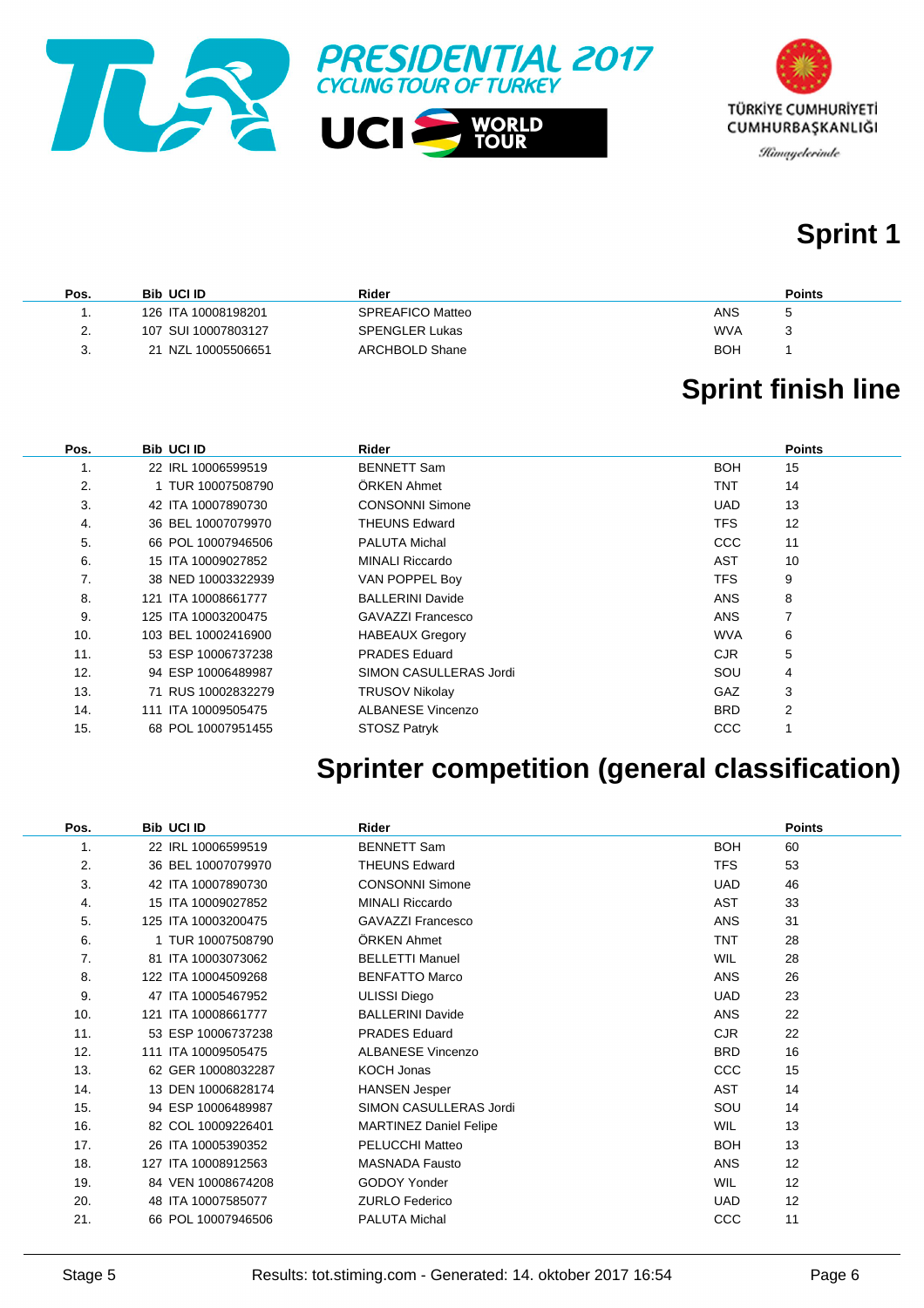





| 22. | 128 ITA 10009392412 | <b>VENDRAME Andrea</b>       | <b>ANS</b> | 11 |
|-----|---------------------|------------------------------|------------|----|
| 23. | 115 ITA 10006904057 | <b>SIMION Paolo</b>          | <b>BRD</b> | 11 |
| 24. | 73 RUS 10008661272  | <b>ARSLANOV IIdar</b>        | GAZ        | 10 |
| 25. | 38 NED 10003322939  | VAN POPPEL Boy               | <b>TFS</b> | 10 |
| 26. | 71 RUS 10002832279  | <b>TRUSOV Nikolay</b>        | GAZ        | 8  |
| 27. | 43 POL 10001426890  | NIEMIEC Przemyslaw           | <b>UAD</b> | 7  |
| 28. | 6 TUR 10008683100   | <b>SAMLI Feritcan</b>        | <b>TNT</b> | 6  |
| 29. | 11 KAS 10004703672  | <b>ZEITS Andrey</b>          | <b>AST</b> | 6  |
| 30. | 112 ITA 10006467860 | <b>BARBIN Enrico</b>         | <b>BRD</b> | 6  |
| 31. | 103 BEL 10002416900 | <b>HABEAUX Gregory</b>       | <b>WVA</b> | 6  |
| 32. | 61 CZE 10007503134  | <b>SISR Frantisek</b>        | CCC        | 6  |
| 33. | 113 ITA 10006684896 | <b>MAESTRI Mirco</b>         | <b>BRD</b> | 5  |
| 34. | 126 ITA 10008198201 | <b>SPREAFICO Matteo</b>      | <b>ANS</b> | 5  |
| 35. | 24 CZE 10003272217  | <b>KÖNIG Leopold</b>         | <b>BOH</b> | 5  |
| 36. | 34 COL 10004641937  | PANTANO GOMEZ Jarlinson      | <b>TFS</b> | 4  |
| 37. | 16 KAS 10003264941  | <b>TLEUBAYEV Ruslan</b>      | <b>AST</b> | 4  |
| 38. | 85 HVI 10006887687  | <b>KOSHEVOY Ilia</b>         | <b>WIL</b> | 3  |
| 39. | 51 ITA 10010991902  | <b>CELANO Danilo</b>         | <b>CJR</b> | 3  |
| 40. | 107 SUI 10007803127 | <b>SPENGLER Lukas</b>        | <b>WVA</b> | 3  |
| 41. | 104 BEL 10009365837 | <b>DERUETTE Thomas</b>       | <b>WVA</b> | 3  |
| 42. | 92 BRA 10005671450  | <b>SANTOS CARDOSO Flavio</b> | SOU        | 3  |
| 43. | 91 BRA 10006885364  | <b>FERRAZ AFFONSO Murilo</b> | SOU        | 3  |
| 44. | 7 TUR 10060263252   | ÖZGÜR Batuhan                | <b>TNT</b> | 3  |
| 45. | 41 COL 10006916080  | ATAMUPA HURTADO Jhon Darwin  | <b>UAD</b> | 1  |
| 46. | 37 USA 10007897602  | <b>DANIEL Gregory</b>        | <b>TFS</b> | 1  |
| 47. | 68 POL 10007951455  | <b>STOSZ Patryk</b>          | CCC        | 1  |
| 48. | 8 TUR 10007593868   | <b>ATALAY Muhammet</b>       | <b>TNT</b> | 1  |
| 49. | 21 NZL 10005506651  | <b>ARCHBOLD Shane</b>        | <b>BOH</b> | 1  |
| 50. | 87 ITA 10008897409  | <b>TURRIN Alex</b>           | <b>WIL</b> | 1  |
|     |                     |                              |            |    |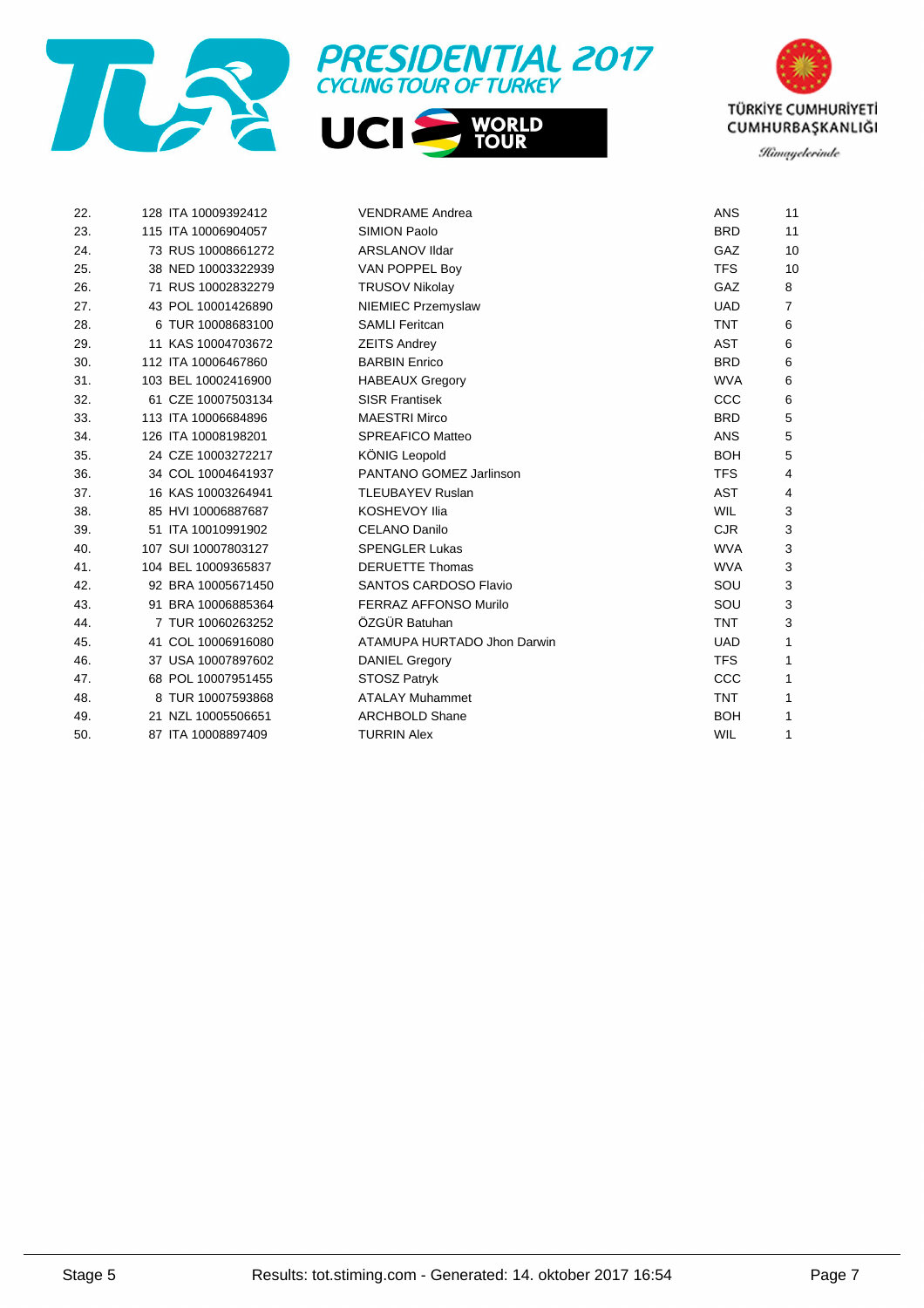

# **King of Mountains sprint 1**

| Pos.                      | <b>Bib UCI ID</b>  | Rider              | <b>Points</b> |
|---------------------------|--------------------|--------------------|---------------|
|                           | 21 NZL 10005506651 | ARCHBOLD Shane     | <b>BOH</b>    |
| $\mathcal{P}$<br><u>.</u> | 62 GER 10008032287 | KOCH Jonas         | ссс           |
| 3.                        | 87 ITA 10008897409 | <b>TURRIN Alex</b> | WIL           |

### **King of Mountains sprint 2**

| Pos. | <b>Bib UCI ID</b>   | Rider                  | <b>Points</b>              |
|------|---------------------|------------------------|----------------------------|
|      | 85 HVI 10006887687  | KOSHEVOY Ilia          | <b>WIL</b><br>$\mathbf{b}$ |
| 2.   | 82 COL 10009226401  | MARTINEZ Daniel Felipe | WIL                        |
| 3.   | 113 ITA 10006684896 | MAESTRI Mirco          | <b>BRD</b>                 |
| 4.   | 46 ITA 10009703620  | RAVASI Edward          | UAD                        |

### **King of Mountains competition (general classification)**

| Pos. | <b>Bib UCI ID</b>   | <b>Rider</b>                  | <b>Points</b>    |
|------|---------------------|-------------------------------|------------------|
| 1.   | 113 ITA 10006684896 | <b>MAESTRI Mirco</b>          | 14<br><b>BRD</b> |
| 2.   | 51 ITA 10010991902  | <b>CELANO Danilo</b>          | <b>CJR</b><br>12 |
| 3.   | 117 ITA 10007527786 | <b>TONELLI Alessandro</b>     | <b>BRD</b><br>8  |
| 4.   | 47 ITA 10005467952  | <b>ULISSI Diego</b>           | 5<br><b>UAD</b>  |
| 5.   | 85 HVI 10006887687  | <b>KOSHEVOY Ilia</b>          | <b>WIL</b><br>5  |
| 6.   | 104 BEL 10009365837 | <b>DERUETTE Thomas</b>        | 5<br><b>WVA</b>  |
| 7.   | 82 COL 10009226401  | <b>MARTINEZ Daniel Felipe</b> | <b>WIL</b><br>5  |
| 8.   | 88 ITA 10006003876  | <b>CECCHIN Alberto</b>        | <b>WIL</b><br>5  |
| 9.   | 112 ITA 10006467860 | <b>BARBIN Enrico</b>          | <b>BRD</b><br>4  |
| 10.  | 4 TUR 10009197301   | <b>BALKAN Onur</b>            | <b>TNT</b><br>4  |
| 11.  | 6 TUR 10008683100   | <b>SAMLI Feritcan</b>         | <b>TNT</b><br>4  |
| 12.  | 21 NZL 10005506651  | <b>ARCHBOLD Shane</b>         | <b>BOH</b><br>3  |
| 13.  | 13 DEN 10006828174  | <b>HANSEN Jesper</b>          | 3<br>AST         |
| 14.  | 121 ITA 10008661777 | <b>BALLERINI Davide</b>       | 3<br><b>ANS</b>  |
| 15.  | 37 USA 10007897602  | DANIEL Gregory                | <b>TFS</b><br>2  |
| 16.  | 62 GER 10008032287  | <b>KOCH Jonas</b>             | <b>CCC</b><br>2  |
| 17.  | 91 BRA 10006885364  | <b>FERRAZ AFFONSO Murilo</b>  | 2<br>SOU         |
| 18.  | 127 ITA 10008912563 | <b>MASNADA Fausto</b>         | <b>ANS</b>       |
| 19.  | 54 ESP 10009191540  | <b>MOLINA Antonio</b>         | <b>CJR</b><br>1  |
| 20.  | 66 POL 10007946506  | PALUTA Michal                 | CCC              |
| 21.  | 46 ITA 10009703620  | <b>RAVASI Edward</b>          | <b>UAD</b>       |
| 22.  | 87 ITA 10008897409  | <b>TURRIN Alex</b>            | WIL              |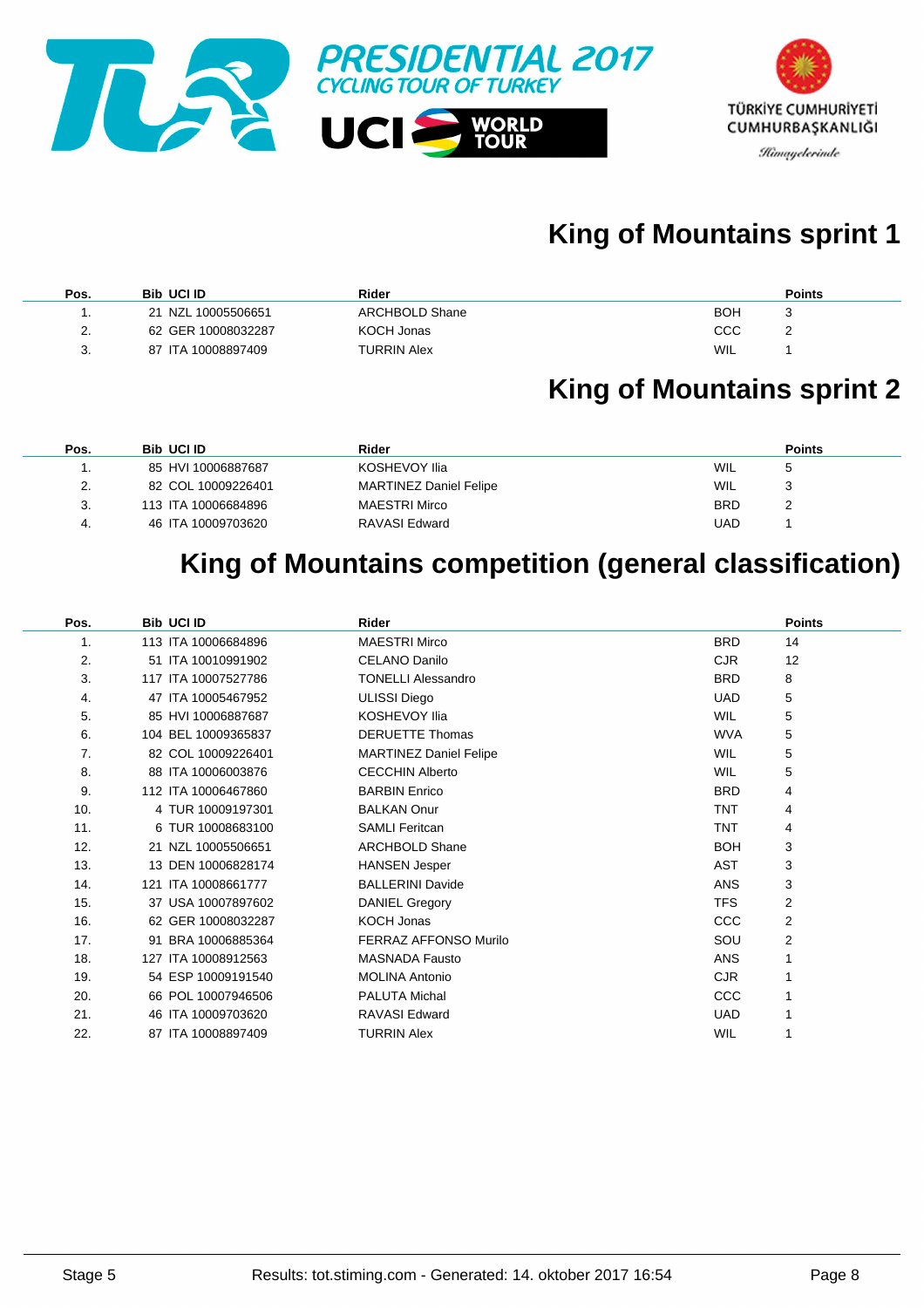



# **Beauties of Turkey**

| Pos.                      | <b>Bib UCI ID</b>     | Rider              |            | <b>Points</b> |
|---------------------------|-----------------------|--------------------|------------|---------------|
|                           | 87 ITA 10008897409    | <b>TURRIN Alex</b> | WIL        |               |
| $\mathcal{D}$<br><u>.</u> | 126 ITA 10008198201   | SPREAFICO Matteo   | ANS        |               |
| 3.                        | NZL 10005506651<br>21 | ARCHBOLD Shane     | <b>BOH</b> |               |

### **Beauties of Turkey competition (general classification)**

| Pos. | <b>Bib UCI ID</b>   | Rider                   |            | <b>Points</b> |
|------|---------------------|-------------------------|------------|---------------|
| ι.   | 4 TUR 10009197301   | <b>BALKAN Onur</b>      | <b>TNT</b> | 10            |
| 2.   | 6 TUR 10008683100   | <b>SAMLI Feritcan</b>   | <b>TNT</b> | 8             |
| 3.   | 87 ITA 10008897409  | <b>TURRIN Alex</b>      | <b>WIL</b> | 8             |
| 4.   | 37 USA 10007897602  | <b>DANIEL Gregory</b>   | <b>TFS</b> | 5             |
| 5.   | 113 ITA 10006684896 | MAESTRI Mirco           | <b>BRD</b> | 3             |
| 6.   | 121 ITA 10008661777 | <b>BALLERINI Davide</b> | <b>ANS</b> | 3             |
| 7.   | 126 ITA 10008198201 | SPREAFICO Matteo        | <b>ANS</b> | 3             |
| 8.   | 104 BEL 10009365837 | <b>DERUETTE Thomas</b>  | <b>WVA</b> |               |
| 9.   | 92 BRA 10005671450  | SANTOS CARDOSO Flavio   | SOU        |               |
| 10.  | 21 NZL 10005506651  | ARCHBOLD Shane          | <b>BOH</b> |               |
| 11.  | 108 BEL 10008638539 | <b>ROBEET Ludovic</b>   | <b>WVA</b> |               |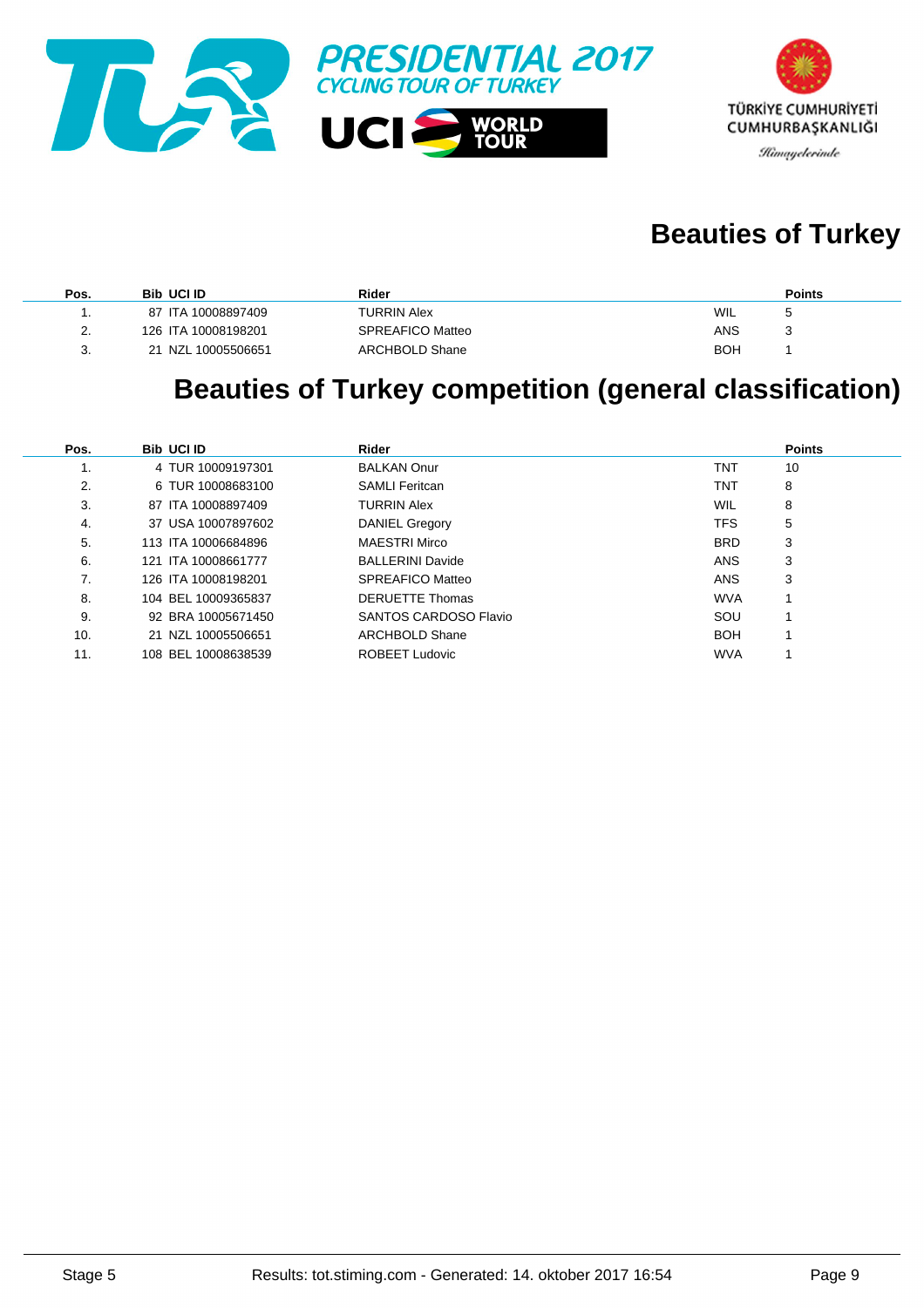

### **Young riders competition (stage classification)**

| Pos. | <b>Bib UCI ID</b>   | Rider                         |            | Time    | <b>Behind</b> | <b>Bonus</b> |
|------|---------------------|-------------------------------|------------|---------|---------------|--------------|
| 1.   | 66 POL 10007946506  | <b>PALUTA Michal</b>          | <b>CCC</b> | 4:06:51 |               |              |
| 2.   | 15 ITA 10009027852  | MINALI Riccardo               | AST        | 4:06:51 |               |              |
| 3.   | 111 ITA 10009505475 | ALBANESE Vincenzo             | <b>BRD</b> | 4:06:51 |               |              |
| 4.   | 82 COL 10009226401  | <b>MARTINEZ Daniel Felipe</b> | <b>WIL</b> | 4:06:51 |               |              |
| 5.   | 63 POL 10009765254  | <b>BROZYNA Piotr</b>          | <b>CCC</b> | 4:06:51 |               |              |
| 6.   | 7 TUR 10060263252   | ÖZGÜR Batuhan                 | TNT        | 4:14:36 | +7:45         |              |
| 7.   | 98 BRA 10015763692  | SILVA Lincoln                 | SOU        | 4:17:15 | $+10:24$      |              |
| 8.   | 102 BEL 10009806074 | DUQUENNOY Jimmy               | <b>WVA</b> | 4:17:15 | $+10:24$      |              |
| 9.   | 65 POL 10008628637  | MALECKI Kamil                 | <b>CCC</b> | 4:17:15 | $+10:24$      |              |
| 10.  | 104 BEL 10009365837 | <b>DERUETTE Thomas</b>        | <b>WVA</b> | 4:17:15 | $+10:24$      |              |
| 11.  | 4 TUR 10009197301   | <b>BALKAN Onur</b>            | TNT        | 4:17:15 | $+10:24$      |              |
| 12.  | 83 COL 10010984020  | <b>FLOREZ Miguel</b>          | WIL        | 4:36:56 | $+30:05$      |              |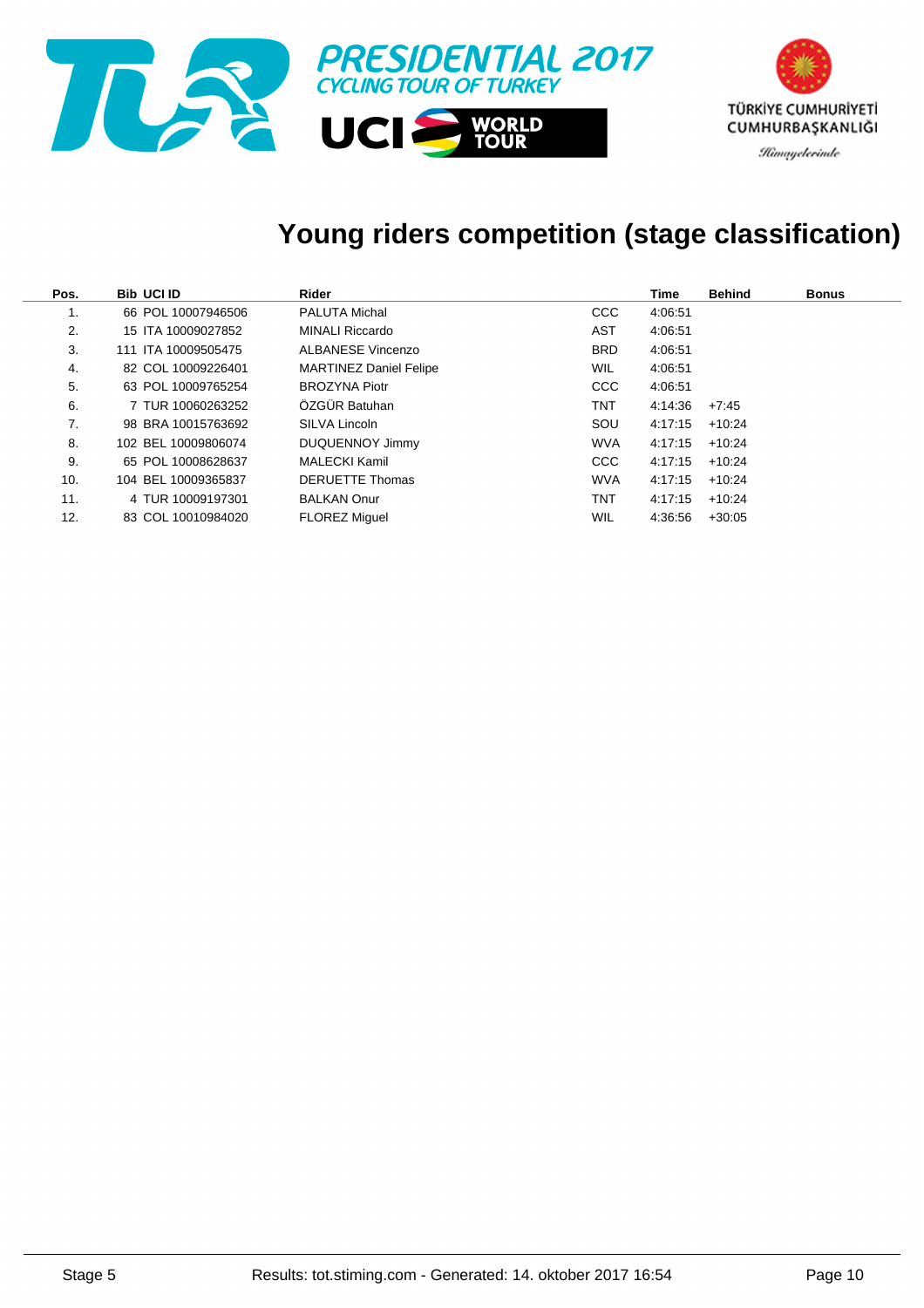

### **Young riders competition (general classification)**

| Pos. | <b>Bib UCI ID</b>   | Rider                         |            | Time     | <b>Behind</b> |
|------|---------------------|-------------------------------|------------|----------|---------------|
| ι.   | 82 COL 10009226401  | <b>MARTINEZ Daniel Felipe</b> | WIL        | 23:08:10 |               |
| 2.   | 63 POL 10009765254  | <b>BROZYNA Piotr</b>          | <b>CCC</b> | 23:10:09 | $+1:59$       |
| 3.   | 66 POL 10007946506  | <b>PALUTA Michal</b>          | <b>CCC</b> | 23:11:38 | $+3.28$       |
| 4.   | 111 ITA 10009505475 | <b>ALBANESE Vincenzo</b>      | <b>BRD</b> | 23:12:10 | $+4:00$       |
| 5.   | 15 ITA 10009027852  | MINALI Riccardo               | AST        | 23:20:31 | $+12:21$      |
| 6.   | 4 TUR 10009197301   | <b>BALKAN Onur</b>            | TNT        | 23:29:07 | $+20:57$      |
| 7.   | 104 BEL 10009365837 | <b>DERUETTE Thomas</b>        | <b>WVA</b> | 23:30:07 | $+21:57$      |
| 8.   | 65 POL 10008628637  | <b>MALECKI Kamil</b>          | <b>CCC</b> | 23:33:14 | $+25:04$      |
| 9.   | 102 BEL 10009806074 | <b>DUQUENNOY Jimmy</b>        | <b>WVA</b> | 23:36:03 | $+27:53$      |
| 10.  | 7 TUR 10060263252   | ÖZGÜR Batuhan                 | <b>TNT</b> | 23:37:42 | $+29:32$      |
| 11.  | 83 COL 10010984020  | <b>FLOREZ Miguel</b>          | WIL        | 23:39:34 | $+31:24$      |
| 12.  | 98 BRA 10015763692  | <b>SILVA Lincoln</b>          | SOU        | 23:40:27 | $+32:17$      |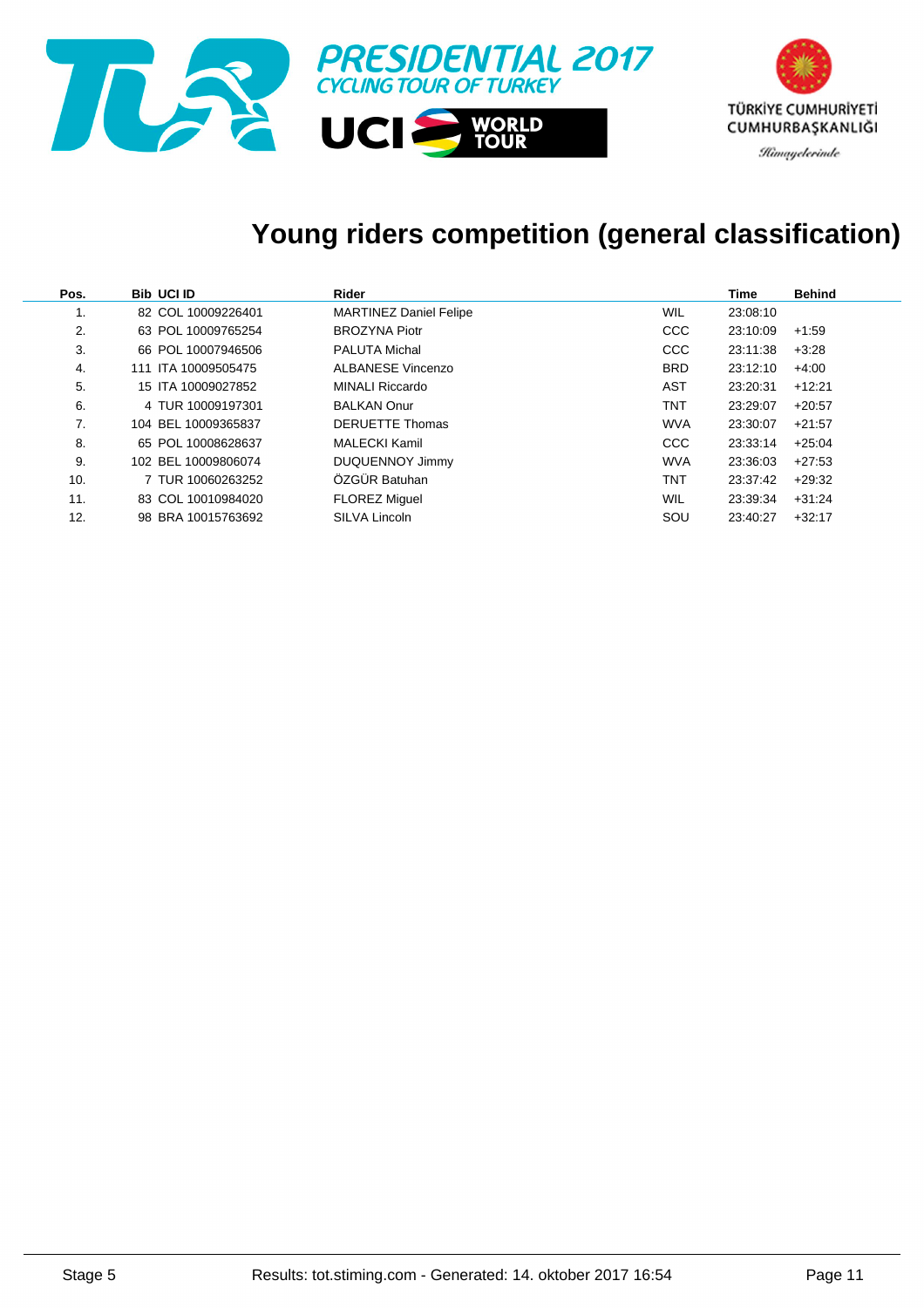

### **Team competition (stage classification)**

| Pos. Team                           |            | Time     | <b>Behind</b> |
|-------------------------------------|------------|----------|---------------|
| 1. ANDRONI - SIDERMEC - BOTTECCHIA  | <b>ANS</b> | 12:20:33 |               |
| 2. BORA - HANSGROHE                 | <b>BOH</b> | 12:20:33 |               |
| 3. WB VERANCLASSIC AQUALITY PROTECT | <b>WVA</b> | 12:20:33 |               |
| 4. GAZPROM - RUSVELO                | GAZ        | 12:20:33 |               |
| 5. WILIER TRIESTINA - SELLE ITALIA  | WIL        | 12:20:33 |               |
| 6. ASTANA PRO TEAM                  | AST        | 12:20:33 |               |
| 7. UAE TEAM EMIRATES                | <b>UAD</b> | 12:20:33 |               |
| 8. CAJA RURAL - SEGUROS RGA         | <b>CJR</b> | 12:20:33 |               |
| 9. CCC SPRANDI POLKOWICE            | <b>CCC</b> | 12:20:33 |               |
| 10. BARDIANI CSF                    | <b>BRD</b> | 12:20:33 |               |
| 11. TREK - SEGAFREDO                | TFS.       | 12:20:33 |               |
| 12. TURKISH NATIONAL TEAM           | TNT        | 12:20:58 | $+0.25$       |
| 13. SOUL BRASIL PRO CYCLING TEAM    | SOU        | 12:41:07 | $+20:34$      |

### **Team competition (general classification)**

| Pos. Team                            |            | Time     | <b>Behind</b> |
|--------------------------------------|------------|----------|---------------|
| 1. WILIER TRIESTINA - SELLE ITALIA   | WIL        | 69:24:56 |               |
| 2. UAE TEAM EMIRATES                 | <b>UAD</b> | 69:25:17 | $+0.21$       |
| 3. BORA - HANSGROHE                  | <b>BOH</b> | 69:26:23 | $+1.27$       |
| 4. ASTANA PRO TEAM                   | AST        | 69.26.37 | $+1.41$       |
| 5. CAJA RURAL - SEGUROS RGA          | <b>CJR</b> | 69:26:58 | $+2:02$       |
| 6. GAZPROM - RUSVELO                 | <b>GAZ</b> | 69:27:08 | $+2:12$       |
| 7. TREK - SEGAFREDO                  | <b>TFS</b> | 69:27:34 | $+2.38$       |
| 8. ANDRONI - SIDERMEC - BOTTECCHIA   | <b>ANS</b> | 69:28:20 | $+3:24$       |
| 9. BARDIANI CSF                      | <b>BRD</b> | 69:29:07 | $+4:11$       |
| 10. CCC SPRANDI POLKOWICE            | CCC        | 69:29:14 | $+4:18$       |
| 11. TURKISH NATIONAL TEAM            | TNT        | 69:33:12 | $+8:16$       |
| 12. WB VERANCLASSIC AQUALITY PROTECT | <b>WVA</b> | 69:35:55 | $+10.59$      |
| 13. SOUL BRASIL PRO CYCLING TEAM     | SOU        | 69:59:32 | $+34.36$      |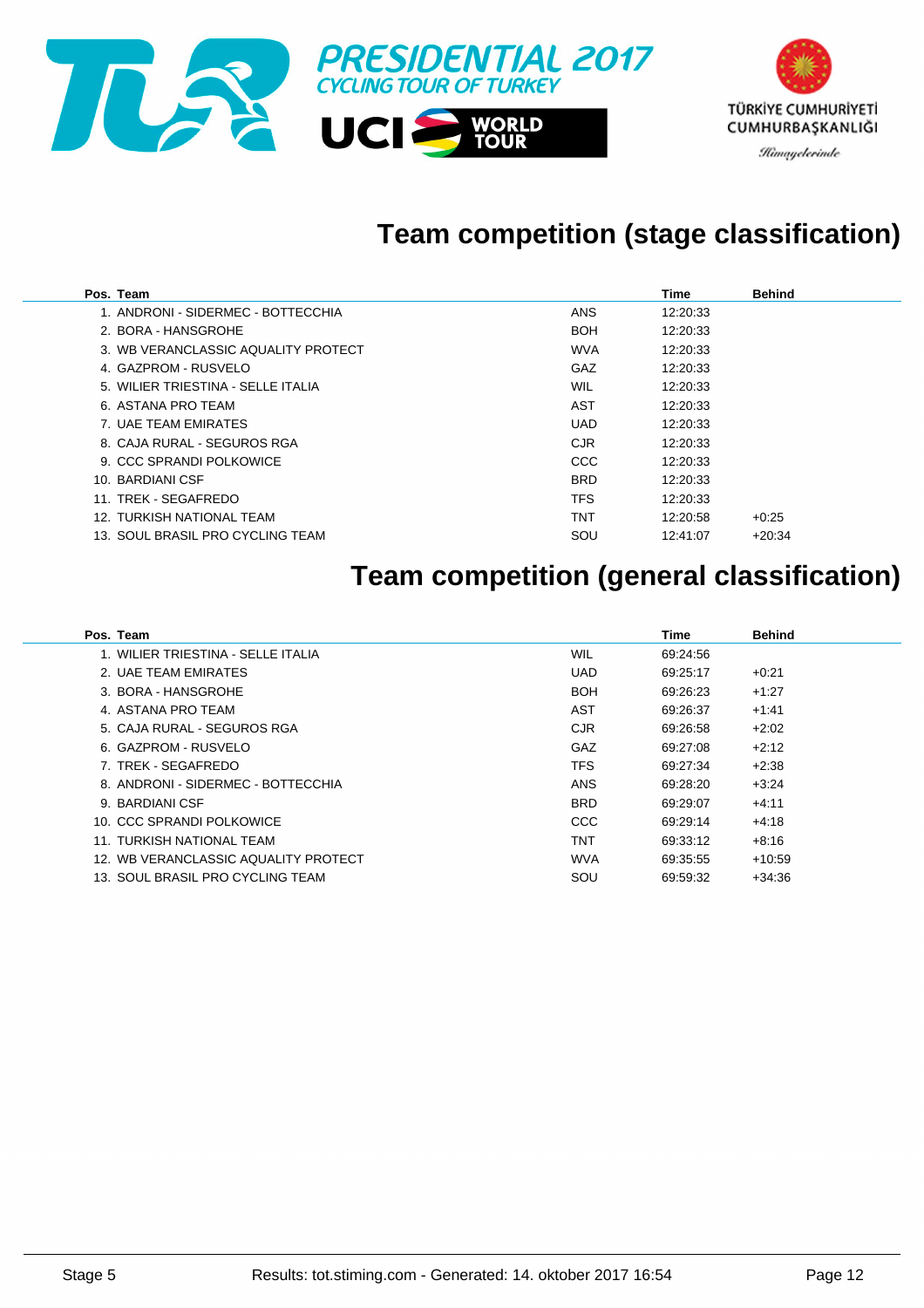

#### **Team cars and jerseys**

| # Team                               |            |
|--------------------------------------|------------|
| 1. UAE TEAM EMIRATES                 | <b>UAD</b> |
| 2. ASTANA PRO TEAM                   | AST        |
| 3. ANDRONI - SIDERMEC - BOTTECCHIA   | ANS        |
| 4. WILIER TRIESTINA - SELLE ITALIA   | WIL        |
| 5. GAZPROM - RUSVELO                 | GAZ        |
| 6. TREK - SEGAFREDO                  | <b>TFS</b> |
| 7. CAJA RURAL - SEGUROS RGA          | <b>CJR</b> |
| 8. SOUL BRASIL PRO CYCLING TEAM      | SOU        |
| 9. BARDIANI CSF                      | <b>BRD</b> |
| 10. CCC SPRANDI POLKOWICE            | CCC        |
| 11. BORA - HANSGROHE                 | <b>BOH</b> |
| 12. TURKISH NATIONAL TEAM            | <b>TNT</b> |
| 13. WB VERANCLASSIC AQUALITY PROTECT | <b>WVA</b> |
|                                      |            |

Leader: Diego Ulissi (bib: 47, UAD, ITA10005467952)

Sprinter: Sam Bennett (bib: 22, BOH, IRL10006599519)

King of Mountains: Mirco Maestri (bib: 113, BRD, ITA10006684896)

Beauties of Turkey: Onur Balkan (bib: 4, TNT, TUR10009197301)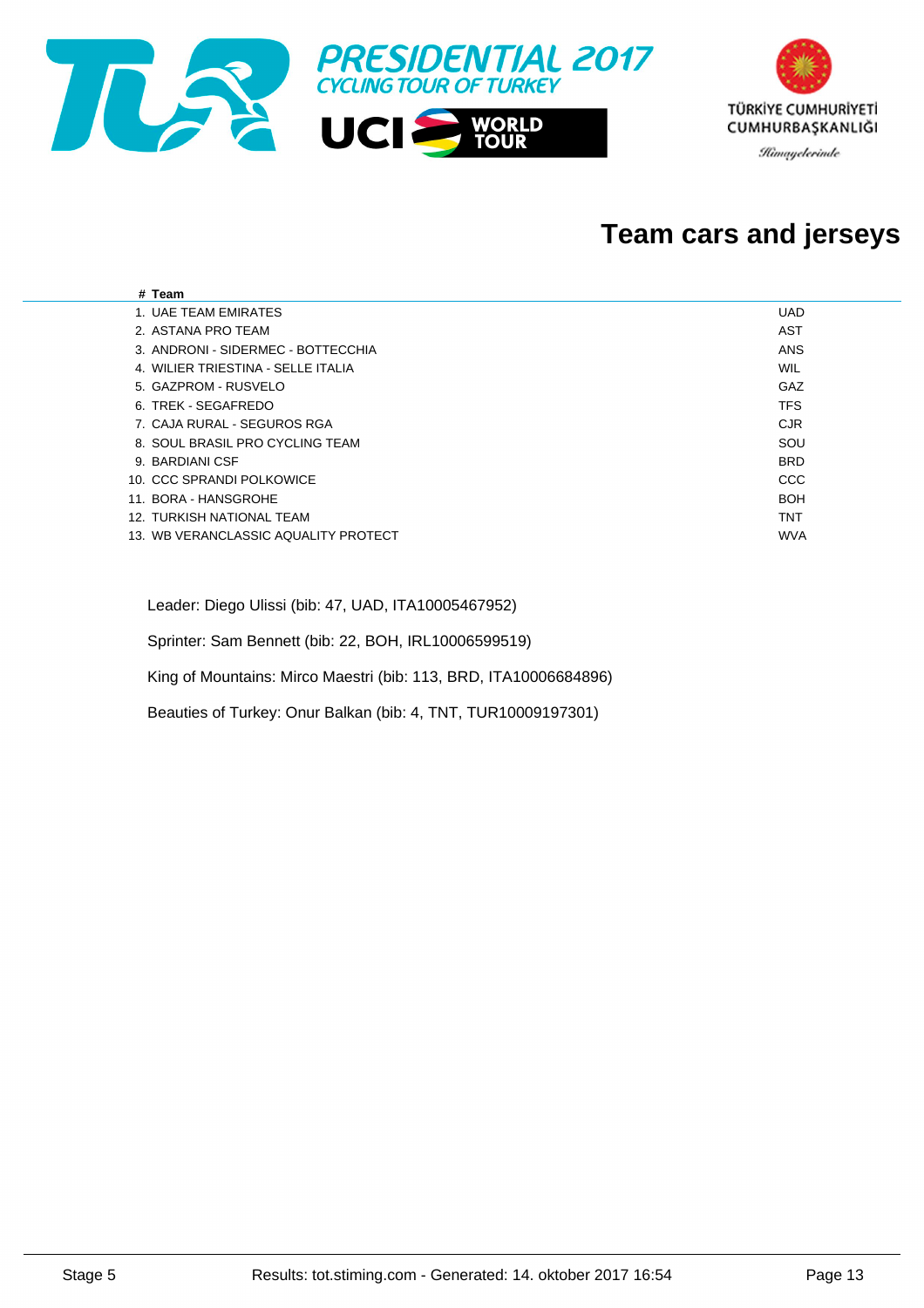



### **Start List stage 6**

| <b>TURKISH NATIONAL TEAM</b> |                                             |     | TNT        | <b>CAJA RURAL - SEGUROS RGA</b> |                                        |     | <b>CJR</b><br>WB VERANCLASSIC AQUALITY PROTECT<br><b>WVA</b> |                                        |     |            |
|------------------------------|---------------------------------------------|-----|------------|---------------------------------|----------------------------------------|-----|--------------------------------------------------------------|----------------------------------------|-----|------------|
|                              | 1 ORKEN Ahmet                               | #25 | 2:18       |                                 | 51 CELANO Danilo                       | #56 | 15:14                                                        | DNS JULES Justin                       |     |            |
|                              | 2 BAKIRCI Nazim                             | #31 | 3:35       |                                 | 52 REIS Rafael                         | #51 | 13:43                                                        | 102 DUQUENNOY Jimmy*                   | #82 | 28:22      |
|                              | 3 AKDILEK Ahmet                             | #59 | 17:03      |                                 | 53 PRADES Eduard                       | #11 | 1:14                                                         | 103 HABEAUX Gregory                    | #41 | 9:27       |
|                              | 4 BALKAN Onur*                              | #64 | 21:26      |                                 | 54 MOLINA Antonio                      | #15 | 1:25                                                         | 104 DERUETTE Thomas*                   | #66 | 22:26      |
|                              | 5 BALKAN Serkan                             | #53 | 14:37      |                                 | 55 BUTLER Christopher                  | #19 | 1:35                                                         | 105 MASSON Christophe                  | #35 | 4:34       |
|                              | 6 SAMLI Feritcan                            | #68 | 22:59      |                                 | DNS SAEZ Hector                        |     |                                                              | 106 STASSEN Julien                     | #40 | 7:06       |
|                              | 7 ÖZGÜR Batuhan*                            | #84 | 30:01      |                                 | 57 ARROYO David                        | #33 | 4:28                                                         | 107 SPENGLER Lukas                     | #58 | 16:33      |
|                              | 8 ATALAY Muhammet                           | #78 | 26:12      |                                 | 58 RUBIO Diego                         | #14 | 1:16                                                         | 108 ROBEET Ludovic                     | #90 | 32:38      |
|                              | <b>ASTANA PRO TEAM</b>                      |     | AST        |                                 | <b>CCC SPRANDI POLKOWICE</b>           |     | $_{\rm ccc}$                                                 | <b>BARDIANI CSF</b>                    |     | <b>BRD</b> |
|                              |                                             |     | 0:50       |                                 | 61 SISR Frantisek                      |     |                                                              | 111 ALBANESE Vincenzo*                 | #34 |            |
|                              | 11 ZEITS Andrey                             | #9  |            |                                 |                                        | #63 | 20:43                                                        |                                        |     | 4:29       |
|                              | 12 GRUZDEV Dmitriy                          | #44 | 11:32      |                                 | 62 KOCH Jonas                          | #62 | 20:06                                                        | 112 BARBIN Enrico                      | #28 | 2:59       |
|                              | 13 HANSEN Jesper                            | #2  | 0:12       |                                 | 63 BROZYNA Piotr*                      | #26 | 2:28                                                         | 113 MAESTRI Mirco                      | #37 | 5:35       |
|                              | DNS CHERNETSKI Sergei                       |     |            |                                 | 64 PLUCINSKI Leszek                    | #27 | 2:39                                                         | 114 MARONESE Marco                     | #80 | 26:33      |
|                              | 15 MINALI Riccardo*                         | #50 | 12:50      |                                 | 65 MALECKI Kamil*                      | #74 | 25:33                                                        | 115 SIMION Paolo                       | #70 | 23:55      |
|                              | 16 TLEUBAYEV Ruslan                         | #81 | 27:25      |                                 | 66 PALUTA Michal*                      | #32 | 3:57                                                         | 116 STERBINI Simone                    | #55 | 15:05      |
|                              | 17 BIZHIGITOV Zhandos                       | #39 | 6:42       |                                 | 67 TACIAK Mateusz                      | #20 | 1:37                                                         | 117 TONELLI Alessandro                 | #36 | 5:25       |
|                              | 18 STALNOV Nikita                           | #67 | 22:35      |                                 | 68 STOSZ Patryk                        | #45 | 12:02                                                        | 118 ZARDINI Edoardo                    | #18 | 1:30       |
|                              | <b>BORA - HANSGROHE</b>                     |     | BOH        |                                 | <b>GAZPROM - RUSVELO</b>               |     | GAZ                                                          | <b>ANDRONI - SIDERMEC - BOTTECCHIA</b> |     | <b>ANS</b> |
|                              | 21 ARCHBOLD Shane                           | #79 | 26:17      |                                 | 71 TRUSOV Nikolay                      | #48 | 12:29                                                        | 121 BALLERINI Davide                   | #49 | 12:36      |
|                              | 22 BENNETT Sam                              | #52 | 14:30      |                                 | DNS PORSEV Alexander                   |     |                                                              | 122 BENFATTO Marco*                    | #83 | 29:53      |
|                              | 23 HERKLOTZ Silvio                          | #21 | 1:45       |                                 | 73 ARSLANOV Ildar                      | #6  | 0:30                                                         | DNS FRAPPORTI Marco                    |     |            |
|                              | 24 KÖNIG Leopold                            | #89 | 32:18      |                                 | 74 FIRSANOV Sergey                     | #24 | 2:11                                                         | 124 FRAPPORTI Mattia                   | #65 | 22:24      |
|                              | DNS MÜHLBERGER Gregor                       |     |            |                                 | 75 LAGUTIN Sergey                      | #22 | 2:06                                                         | 125 GAVAZZI Francesco                  | #7  | 0:42       |
|                              | 26 PELUCCHI Matteo                          | #91 | 32:40      |                                 | 76 ROVNY Ivan                          | #76 | 25:45                                                        | 126 SPREAFICO Matteo                   | #71 | 24:20      |
|                              | 27 SARAMOTINS Aleksejs                      | #30 | 3:31       |                                 | 77 BOEV Igor                           | #69 | 23:29                                                        | 127 MASNADA Fausto                     | #3  | 0:24       |
|                              | 28 SCHWARZMANN Michael                      | #95 | 45:39      |                                 | 78 BRUTT Pavel                         | #43 | 10:44                                                        | 128 VENDRAME Andrea                    | #54 | 14:47      |
|                              |                                             |     |            |                                 |                                        |     |                                                              |                                        |     |            |
|                              | <b>TREK - SEGAFREDO</b>                     |     | <b>TFS</b> |                                 | <b>WILIER TRIESTINA - SELLE ITALIA</b> |     | WIL                                                          |                                        |     |            |
|                              | 31 ALAFACI Eugenio                          | #96 | 58:59      |                                 | 81 BELLETTI Manuel                     | #46 | 12:06                                                        |                                        |     |            |
|                              | 32 BEPPU Fumiyuki                           | #29 | 3:15       |                                 | 82 MARTINEZ Daniel Felipe*             | #4  | 0:29                                                         |                                        |     |            |
|                              | 33 COLEDAN Marco                            | #85 | 30:33      |                                 | 83 FLOREZ Miguel*                      | #87 | 31:53                                                        |                                        |     |            |
|                              | 34 PANTANO GOMEZ Jarlinson                  | #10 | 1:03       |                                 | 84 GODOY Yonder                        | #5  | 0:30                                                         |                                        |     |            |
|                              | 35 REIJNEN Kiel                             | #23 | 2:07       |                                 | 85 KOSHEVOY Ilia                       | #12 | 1:14                                                         |                                        |     |            |
|                              | 36 THEUNS Edward                            | #16 | 1:27       |                                 | 86 BERTAZZO Liam                       | #60 | 17:28                                                        |                                        |     |            |
|                              | 37 DANIEL Gregory                           | #42 | 9:29       |                                 | 87 TURRIN Alex                         | #88 | 32:02                                                        |                                        |     |            |
|                              | 38 VAN POPPEL Boy                           | #47 | 12:08      |                                 | 88 CECCHIN Alberto                     | #86 | 31:29                                                        |                                        |     |            |
|                              | <b>UAE TEAM EMIRATES</b>                    |     | UAD        |                                 | SOUL BRASIL PRO CYCLING TEAM           |     | SOU                                                          |                                        |     |            |
|                              | 41 ATAMUPA HURTADO Jhon                     | #17 | 1:27       |                                 | 91 FERRAZ AFFONSO Murilo               | #75 | 25:44                                                        |                                        |     |            |
|                              | Darwin                                      |     |            |                                 | 92 SANTOS CARDOSO Flavio               | #72 | 24:54                                                        |                                        |     |            |
|                              | 42 CONSONNI Simone<br>43 NIEMIEC Przemyslaw | #57 | 15:40      |                                 | 93 NICACIO Pedro Autran                | #93 | 33:15                                                        |                                        |     |            |
|                              |                                             | #8  | 0:47       |                                 | 94 SIMON CASULLERAS Jordi              | #13 | 1:16                                                         |                                        |     |            |
|                              | 44 KUMP Marko                               | #73 | 25:08      |                                 | DNS PIRES Raphael*                     |     |                                                              |                                        |     |            |
|                              | 45 LAENGEN Vegard Stake                     | #61 | 17:31      |                                 | DNS RANGHETTI Victor                   |     |                                                              |                                        |     |            |
|                              | 46 RAVASI Edward                            | #38 | 5:55       |                                 | 97 SILVA Roberto                       | #94 | 40:23                                                        |                                        |     |            |
|                              | 47 ULISSI Diego                             | #1  | LEADER     |                                 | 98 SILVA Lincoln*                      | #92 | 32:46                                                        |                                        |     |            |
|                              | 48 ZURLO Federico                           | #77 | 25:50      |                                 |                                        |     |                                                              |                                        |     |            |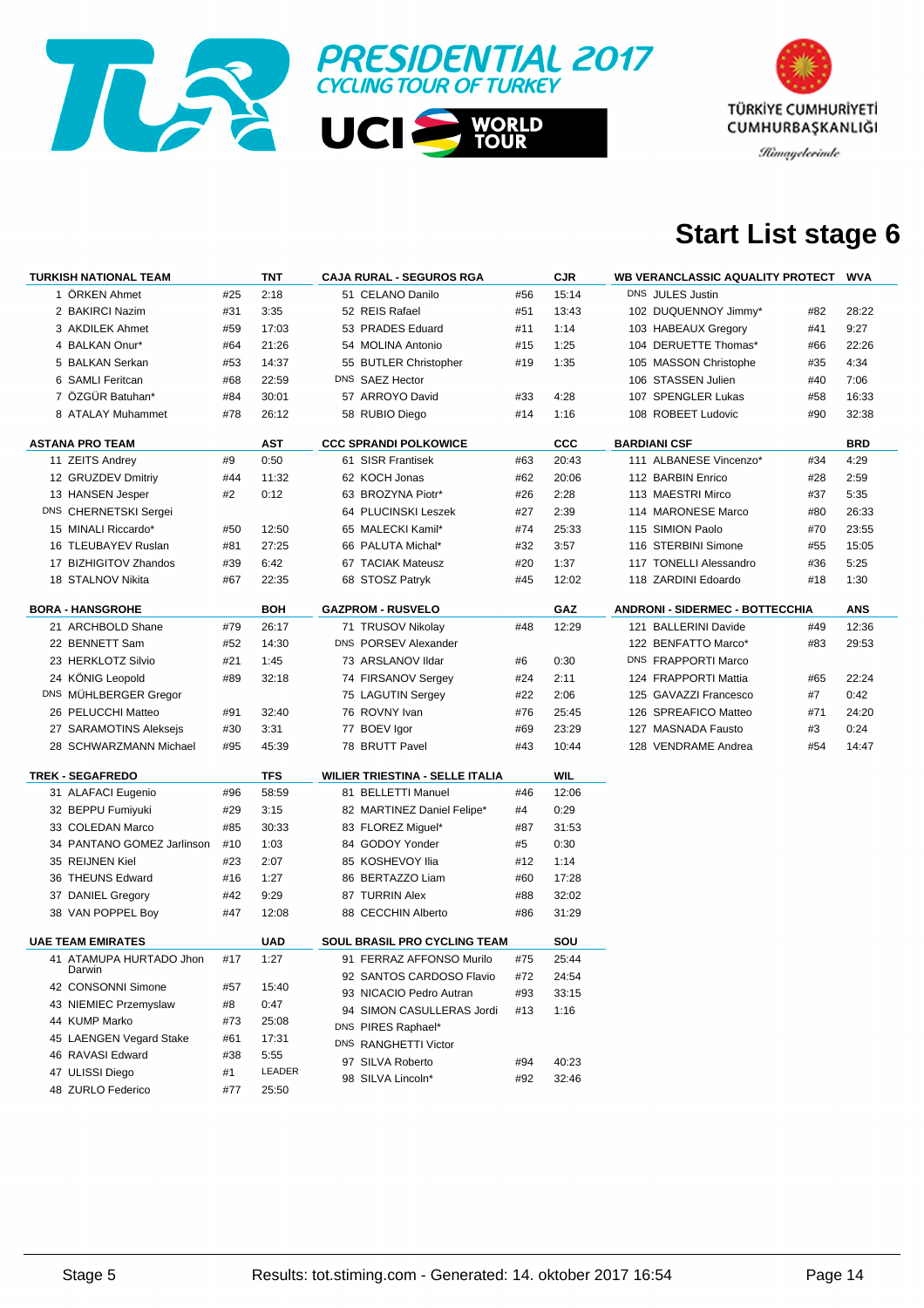

# TÜRKİYE CUMHURİYETİ CUMHURBAŞKANLIĞI

**Himayelerinde** 

# **Start List stage 6 (detailed)**

| <b>TURKISH NATIONAL TEAM</b>      |             | TNT        | <b>CAJA RURAL - SEGUROS RGA</b>     |             | <b>CJR</b>   | <b>WB VERANCLASSIC AQUALITY PROTECT</b> |             | WVA        |
|-----------------------------------|-------------|------------|-------------------------------------|-------------|--------------|-----------------------------------------|-------------|------------|
| 1 ÖRKEN Ahmet                     | 10007508790 | 2:18       | 51 CELANO Danilo                    | 10010991902 | 15:14        | DNS JULES Justin                        | 10049906480 |            |
| 2 BAKIRCI Nazim                   | 10005828165 | 3:35       | 52 REIS Rafael                      | 10006878900 | 13:43        | 102 DUQUENNOY Jimmy*                    | 10009806074 | 28:22      |
| 3 AKDILEK Ahmet                   | 10009267524 | 17:03      | 53 PRADES Eduard                    | 10006737238 | 1:14         | 103 HABEAUX Gregory                     | 10002416900 | 9:27       |
| 4 BALKAN Onur*                    | 10009197301 | 21:26      | 54 MOLINA Antonio                   | 10009191540 | 1:25         | 104 DERUETTE Thomas*                    | 10009365837 | 22:26      |
| 5 BALKAN Serkan                   | 10009712310 | 14:37      | 55 BUTLER Christopher               | 10006919417 | 1:35         | 105 MASSON Christophe                   | 10049906682 | 4:34       |
| 6 SAMLI Feritcan                  | 10008683100 | 22:59      | DNS SAEZ Hector                     | 10008682793 |              | 106 STASSEN Julien                      | 10007969643 | 7:06       |
| 7 ÖZGÜR Batuhan*                  | 10060263252 | 30:01      | 57 ARROYO David                     | 10002526327 | 4:28         | 107 SPENGLER Lukas                      | 10007803127 | 16:33      |
| 8 ATALAY Muhammet                 | 10007593868 | 26:12      | 58 RUBIO Diego                      | 10006555867 | 1:16         | 108 ROBEET Ludovic                      | 10008638539 | 32:38      |
| MAN Filip Branko                  | 10001314938 |            | MAN Eugenio Goikoetxea              | 10042177196 |              | MAN Frédéric Amorison                   | 10001544102 |            |
|                                   |             |            | Urreaga                             |             |              |                                         |             |            |
| <b>ASTANA PRO TEAM</b>            |             | <b>AST</b> |                                     |             |              | <b>BARDIANI CSF</b>                     |             | <b>BRD</b> |
| 11 ZEITS Andrey                   | 10004703672 | 0:50       | <b>CCC SPRANDI POLKOWICE</b>        | 10007503134 | $_{\rm ccc}$ | 111 ALBANESE Vincenzo*                  | 10009505475 | 4:29       |
| 12 GRUZDEV Dmitriy                | 10004828459 | 11:32      | 61 SISR Frantisek                   |             | 20:43        | 112 BARBIN Enrico                       | 10006467860 | 2:59       |
| 13 HANSEN Jesper                  | 10006828174 | 0:12       | 62 KOCH Jonas                       | 10008032287 | 20:06        | 113 MAESTRI Mirco                       | 10006684896 | 5:35       |
| DNS CHERNETSKI Sergei             | 10006658426 |            | 63 BROZYNA Piotr*                   | 10009765254 | 2:28         | 114 MARONESE Marco                      | 10010084344 | 26:33      |
| 15 MINALI Riccardo*               | 10009027852 | 12:50      | 64 PLUCINSKI Leszek                 | 10007994194 | 2:39         | 115 SIMION Paolo                        | 10006904057 | 23:55      |
| 16 TLEUBAYEV Ruslan               | 10003264941 | 27:25      | 65 MALECKI Kamil*                   | 10008628637 | 25:33        | 116 STERBINI Simone                     | 10008696032 | 15:05      |
| 17 BIZHIGITOV Zhandos             | 10007219309 | 6:42       | 66 PALUTA Michal*                   | 10007946506 | 3:57         | 117 TONELLI Alessandro                  | 10007527786 | 5:25       |
| 18 STALNOV Nikita                 | 10010041100 | 22:35      | 67 TACIAK Mateusz                   | 10002832077 | 1:37         | 118 ZARDINI Edoardo                     | 10005658114 | 1:30       |
| MAN Dmitri Sedoun                 | 10001137318 |            | 68 STOSZ Patryk                     | 10007951455 | 12:02        | MAN Roberto Reverseri                   | 10002233004 |            |
|                                   |             |            | MAN Piotr Wadecki                   | 10001221877 |              |                                         |             |            |
| <b>BORA - HANSGROHE</b>           |             | <b>BOH</b> | <b>GAZPROM - RUSVELO</b>            |             | GAZ          | <b>ANDRONI - SIDERMEC - BOTTECCHIA</b>  |             | ANS        |
| 21 ARCHBOLD Shane                 | 10005506651 | 26:17      | 71 TRUSOV Nikolay                   | 10002832279 | 12:29        | 121 BALLERINI Davide                    | 10008661777 | 12:36      |
| 22 BENNETT Sam                    | 10006599519 | 14:30      |                                     | 10005890712 |              | 122 BENFATTO Marco*                     | 10004509268 | 29:53      |
| 23 HERKLOTZ Silvio                | 10007583158 | 1:45       | DNS PORSEV Alexander                |             |              | DNS FRAPPORTI Marco                     | 10004501891 |            |
| 24 KONIG Leopold                  | 10003272217 | 32:18      | 73 ARSLANOV Ildar                   | 10008661272 | 0:30         | 124 FRAPPORTI Mattia                    | 10008672891 | 22:24      |
| DNS MUHLBERGER Gregor             | 10007631557 |            | 74 FIRSANOV Sergey                  | 10002652528 | 2:11         | 125 GAVAZZI Francesco                   | 10003200475 | 0:42       |
| 26 PELUCCHI Matteo                | 10005390352 | 32:40      | 75 LAGUTIN Sergey                   | 10002302015 | 2:06         | 126 SPREAFICO Matteo                    | 10008198201 | 24:20      |
| 27 SARAMOTINS Aleksejs            | 10002879062 | 3:31       | 76 ROVNY Ivan                       | 10003270904 | 25:45        | 127 MASNADA Fausto                      | 10008912563 | 0:24       |
| 28 SCHWARZMANN                    | 10006670954 | 45:39      | 77 BOEV Igor                        | 10005914758 | 23:29        | 128 VENDRAME Andrea                     | 10009392412 | 14:47      |
| Michael                           |             |            | 78 BRUTT Pavel                      | 10002314947 | 10:44        | MAN Alessandro Spezialetti              | 10051422108 |            |
| MAN Enrico Poitschke              | 10001631206 |            | MAN Aleksei Markov                  | 10001347472 |              |                                         |             |            |
| <b>TREK - SEGAFREDO</b>           |             | TFS        | WILIER TRIESTINA - SELLE ITALIA     |             | WIL          |                                         |             |            |
| 31 ALAFACI Eugenio                | 10006114620 | 58:59      | 81 BELLETTI Manuel                  | 10003073062 | 12:06        |                                         |             |            |
| 32 BEPPU Fumiyuki                 | 10002523596 | 3:15       | 82 MARTINEZ Daniel                  | 10009226401 | 0:29         |                                         |             |            |
| 33 COLEDAN Marco                  | 10004739442 |            | Felipe*                             |             |              |                                         |             |            |
| 34 PANTANO GOMEZ                  | 10004641937 | 30:33      | 83 FLOREZ Miguel*                   | 10010984020 | 31:53        |                                         |             |            |
| Jarlinson                         |             | 1:03       | 84 GODOY Yonder                     | 10008674208 | 0:30         |                                         |             |            |
| 35 REIJNEN Kiel                   | 10006570924 | 2:07       | 85 KOSHEVOY Ilia                    | 10006887687 | 1:14         |                                         |             |            |
| 36 THEUNS Edward                  | 10007079970 | 1:27       | 86 BERTAZZO Liam                    | 10006903754 | 17:28        |                                         |             |            |
| 37 DANIEL Gregory                 | 10007897602 | 9:29       | 87 TURRIN Alex                      | 10008897409 | 32:02        |                                         |             |            |
| 38 VAN POPPEL Boy                 | 10003322939 | 12:08      | 88 CECCHIN Alberto                  | 10006003876 | 31:29        |                                         |             |            |
| MAN Dirk Demol                    | 10000861462 |            | MAN Luca Scinto                     | 10001012824 |              |                                         |             |            |
|                                   |             |            |                                     |             |              |                                         |             |            |
| <b>UAE TEAM EMIRATES</b>          |             | UAD        | <b>SOUL BRASIL PRO CYCLING TEAM</b> |             | SOU          |                                         |             |            |
| 41 ATAMUPA HURTADO<br>Jhon Darwin | 10006916080 | 1:27       | 91 FERRAZ AFFONSO<br>Murilo         | 10006885364 | 25:44        |                                         |             |            |
| 42 CONSONNI Simone                | 10007890730 | 15:40      | 92 SANTOS CARDOSO                   | 10005671450 | 24:54        |                                         |             |            |
| 43 NIEMIEC Przemyslaw             | 10001426890 | 0:47       | Flavio                              |             |              |                                         |             |            |
| 44 KUMP Marko                     | 10004611726 | 25:08      | 93 NICACIO Pedro Autran             | 10003232912 | 33:15        |                                         |             |            |
| 45 LAENGEN Vegard<br>Stake        | 10006535356 | 17:31      | 94 SIMON CASULLERAS<br>Jordi        | 10006489987 | 1:16         |                                         |             |            |
| 46 RAVASI Edward                  | 10009703620 | 5:55       | DNS PIRES Raphael*                  | 10015145017 |              |                                         |             |            |
| 47 ULISSI Diego                   | 10005467952 | LEADER     | DNS RANGHETTI Victor                | 10023467415 |              |                                         |             |            |
| 48 ZURLO Federico                 | 10007585077 | 25:50      | 97 SILVA Roberto                    | 10003233417 | 40:23        |                                         |             |            |
| MAN Bruno Vicino                  | 10035836531 |            | 98 SILVA Lincoln*                   | 10015763692 | 32:46        |                                         |             |            |
|                                   |             |            | MAN Benedito Tadeu                  | 10054881974 |              |                                         |             |            |